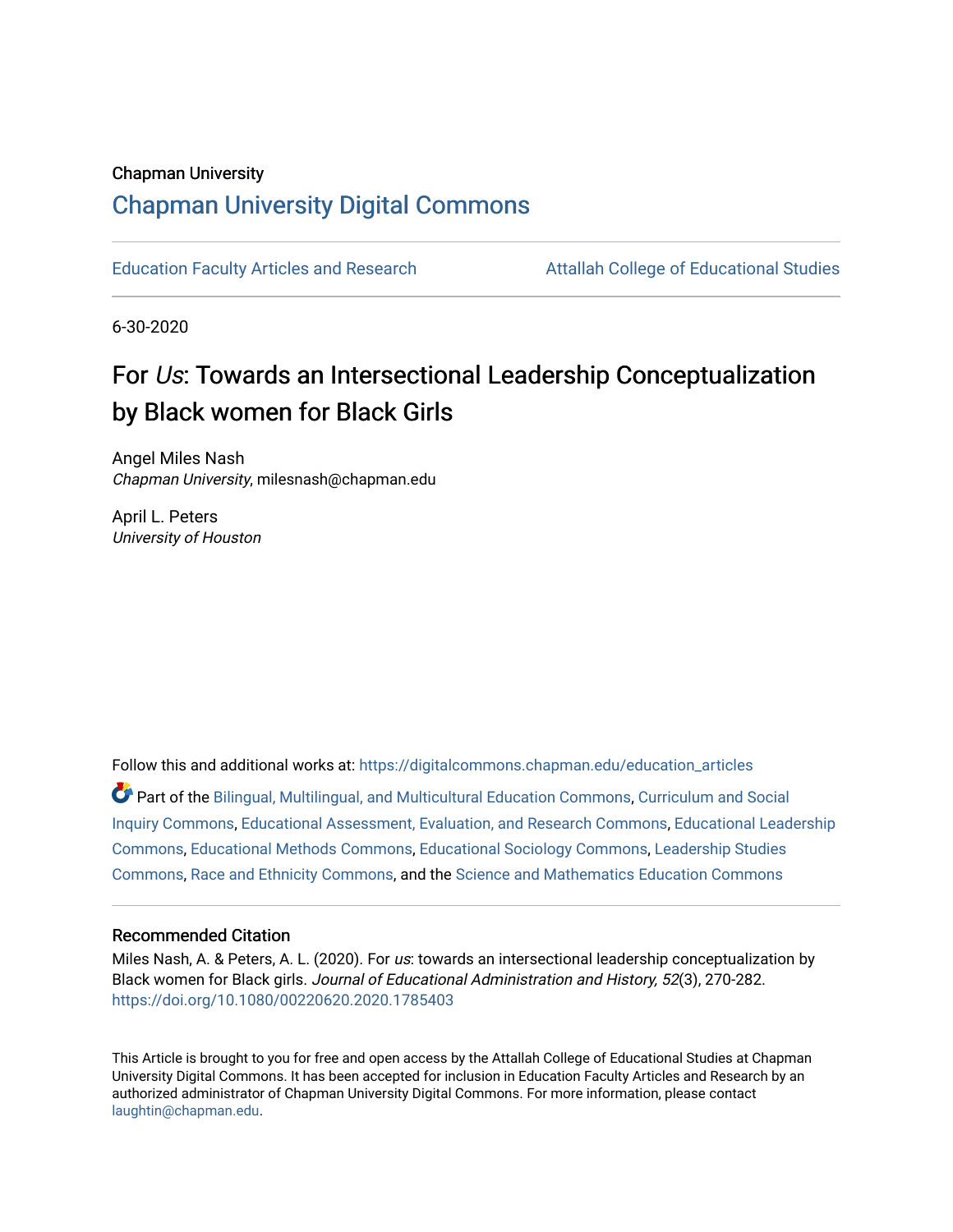# For Us: Towards an Intersectional Leadership Conceptualization by Black women for Black Girls

## **Comments**

This is an Accepted Manuscript of an article published in Journal of Educational Administration and History, volume 52, issue 3, in 2020, available online at<https://doi.org/10.1080/00220620.2020.1785403> . It may differ slightly from the final version of record.

The Creative Commons license below applies only to this version of the article.

## Creative Commons License



This work is licensed under a [Creative Commons Attribution-Noncommercial 4.0 License](https://creativecommons.org/licenses/by-nc/4.0/) 

Copyright Taylor & Francis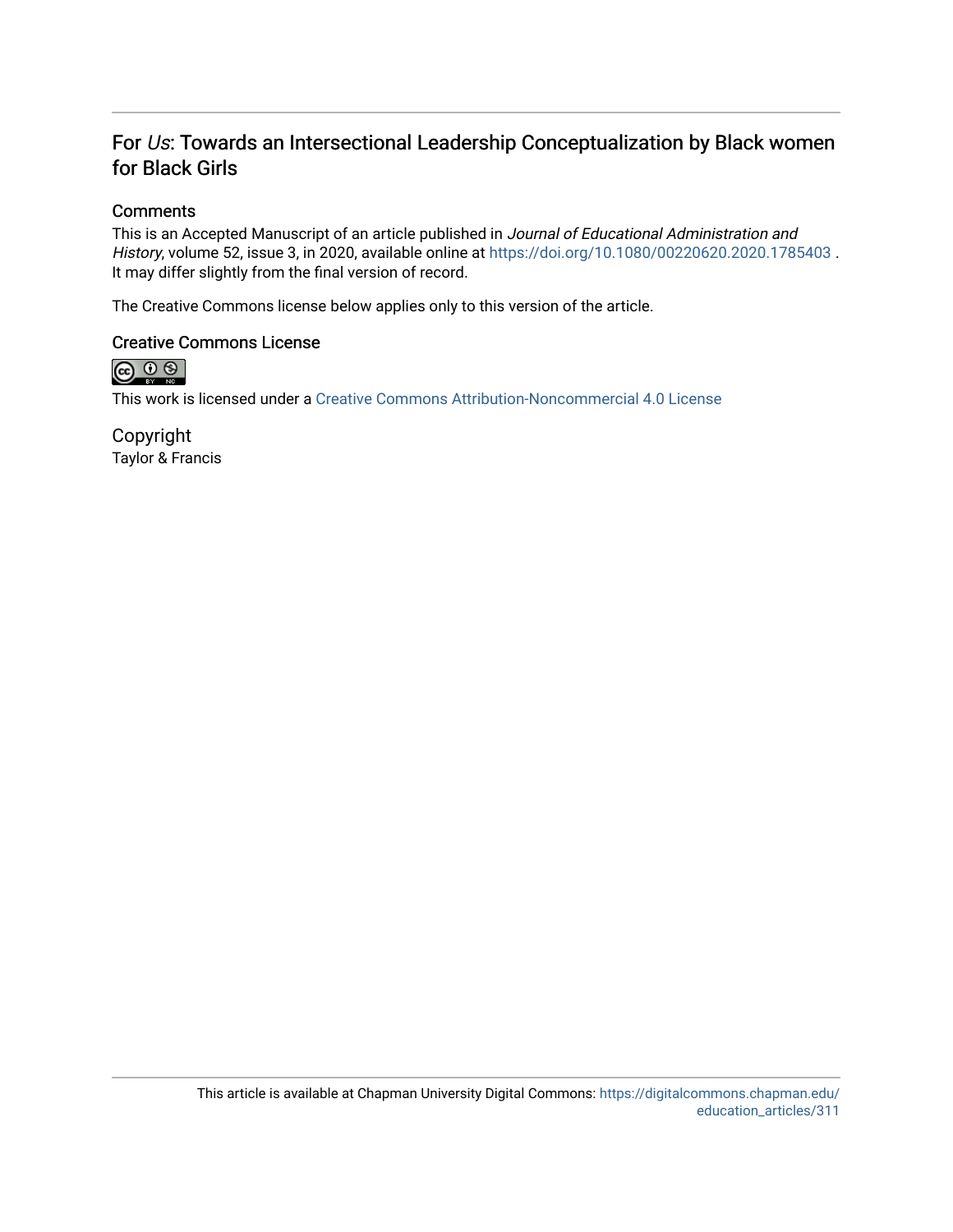For *Us*: Towards an Intersectional Leadership Conceptualization

by Black Women for Black Girls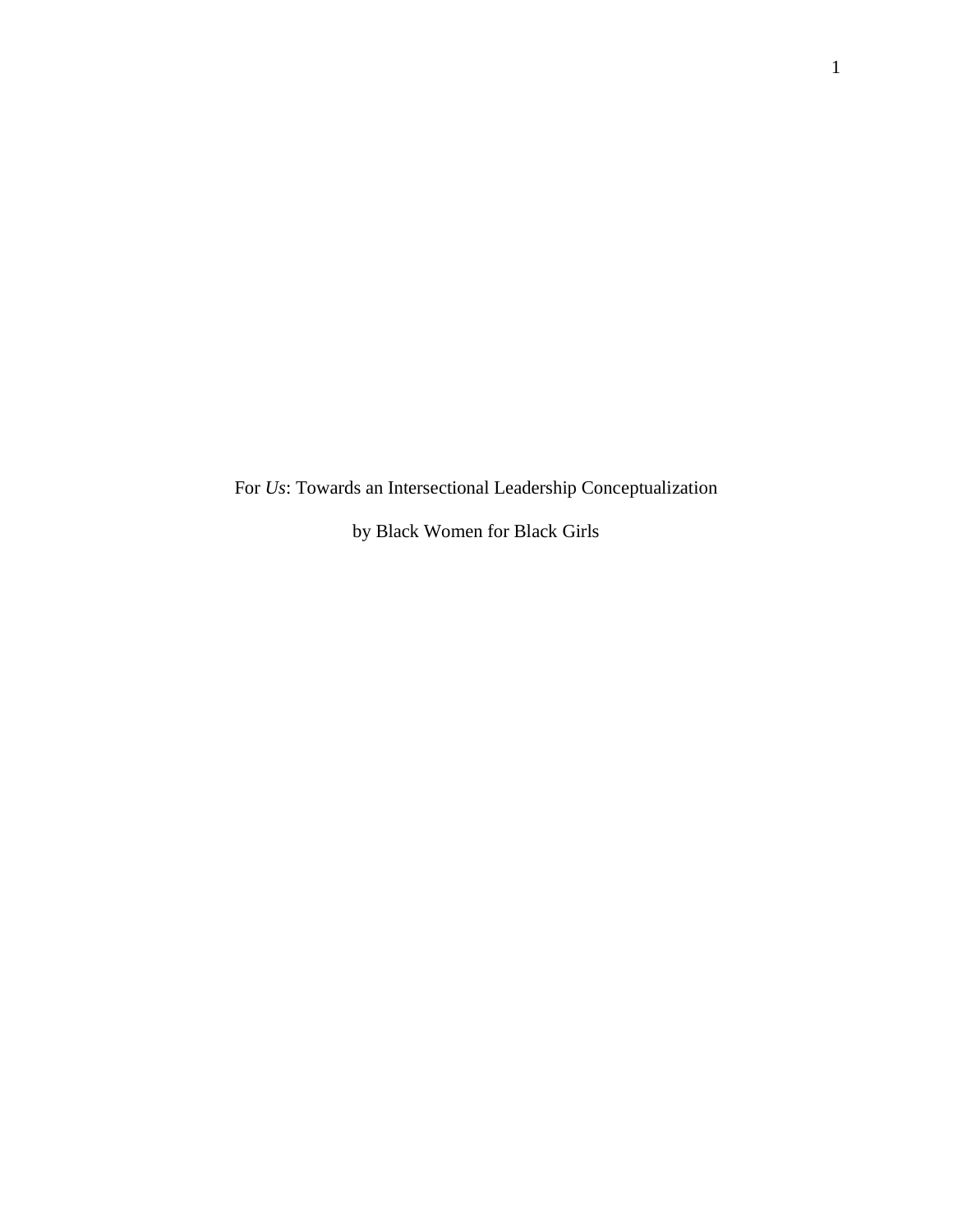#### **Abstract**

This article is based on a case study situated in a STEM education research-practice partnership that illumines the work that three Black women school leaders do specifically on behalf of Black girls, and in examining their asset-based approaches, conceptualizes their work by articulating a framework for intersectional leadership. By historicizing and explicating the rich legacy of Black women school leaders, and specifically including the theoretical dispositions in which their pedagogy is rooted, we shine a light on the lacuna that exists in educational leadership that specifically articulates their praxes when working on behalf of students with whom they identify -- that is, Black girls. Black women have modeled what Black girls need because they empathize with their intersectional identities in unique ways. Based on their effective practices, we offer the following definition of intersectional leadership: the operationalization of visionary strategies that privilege the experiences of followers who live the realities of more than one historically oppressive identifier.

**Keywords:** Black girls, Black women leaders, intersectionality, intersectional leadership, STEM education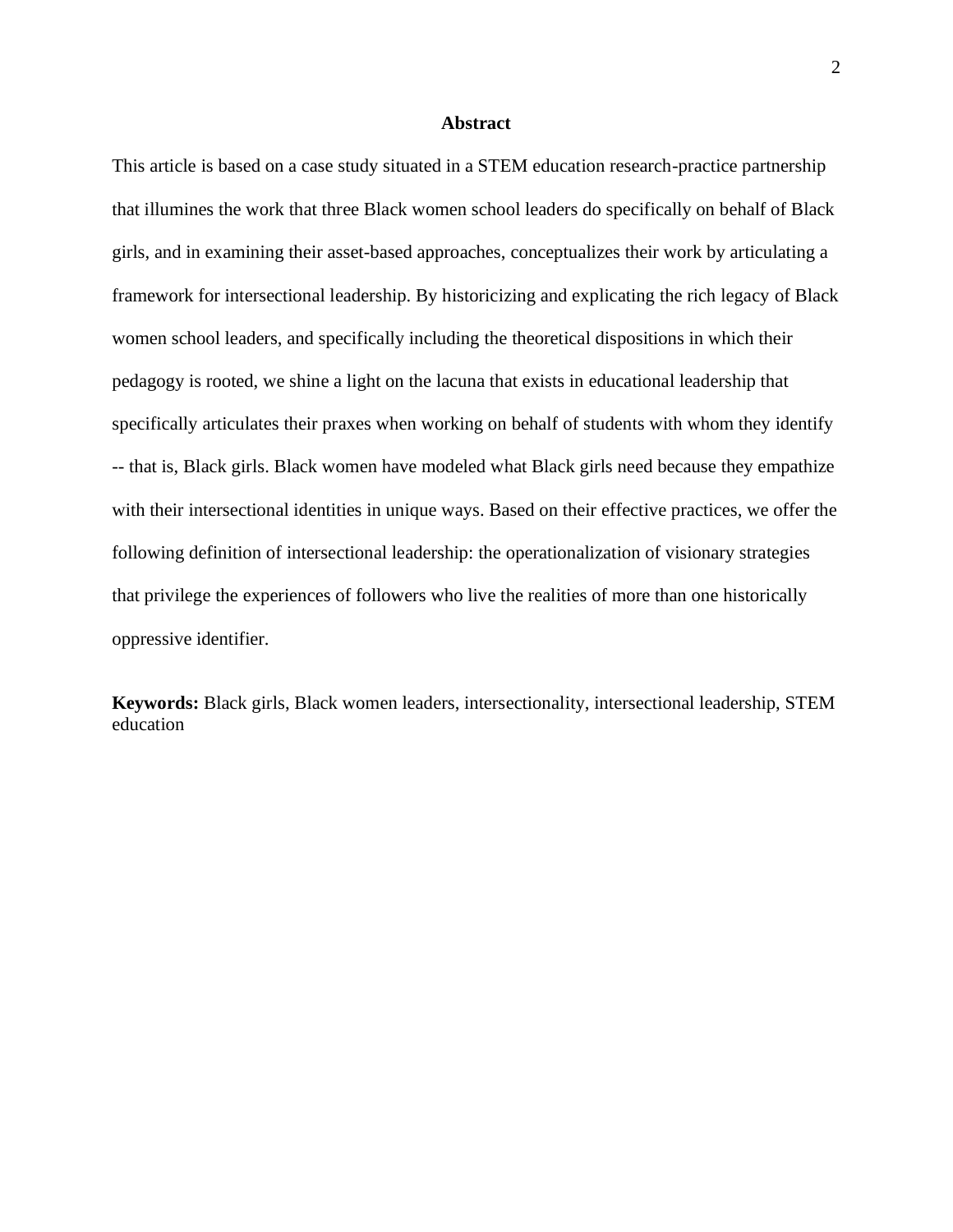Hollowed by the historicity of racism, sexism, and woefully misaligned assumptions, the lacuna in educational research that perpetuates the exclusion of Black girls' and women in solutionfocused discourse is slowly but surely filling with efforts that intentionally center the brilliance and resilience that these students and educators possess (Butler 2018; Joseph, Hailu, & Matthews 2019; Watson 2016). The necessity for researchers to respond with scholarship that uplifts Black girls is evident; policies and practices that negligently overlook them have gone unchecked for far too long. Furthermore, in educational administration, there is a need to identify how school leaders intentionally center Black girls' abilities and vulnerabilities in ways that acknowledge their intersectional realities. Reporting how this work has been done by Black women for Black girls, this article expands asset-based narratives about their contributions to education, and society writ large. While acknowledging that overall discussions regarding Black girls are focused on how they are disproportionately over-disciplined (Annamma, et al. 2019; U.S. Department of Education Office of Civil Rights 2014) and under-accepted (Carter Andrews et al. 2019) in the educational milieu, we explicate practices that Black women use to uplift Black girls. Simultaneously, we use case study analysis to corroborate the articulation of a framework, intersectional leadership, that all school leaders can use to support these and other historically underserved students.

To ground this article in the rich legacy of Black women educators, we coalesce scholarship about their work in schools and communities, beginning with the development and influence of the Jeanes' Supervising Industrial Teachers (known as the Jeanes' Supervisors). The historicity of Black women's leadership further includes their unique intersectional disposition based on race and gender (Agosto & Roland 2018; Dillard 1995), their ethic of care (Bass 2009; Collins 2000), and their philosophies and practices regarding educating children of color (Flores 2018;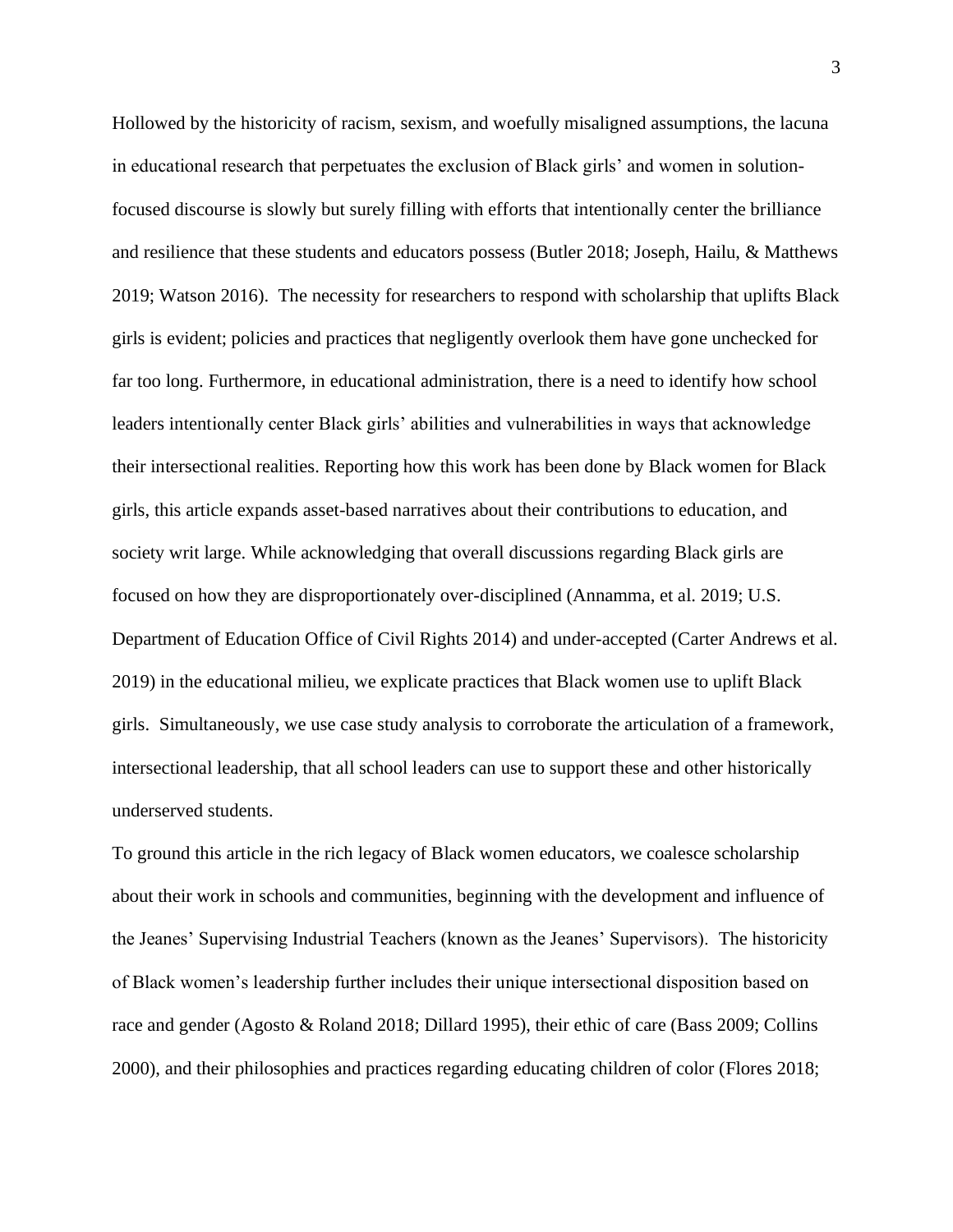Johnson 2006). Reviewing statistical data about Black women's and girls' representation across K-12 education, privileging Black women's leadership, and presenting research that contextualizes it in STEM education specifically on behalf of students with whom they identify that is, Black girls - we endeavor to embolden them both. We articulate the intersectional leadership framework *for us* - to present models of leadership that Black women have gifted the field. We offer this new framework as direction for current and aspiring educational leaders who endeavor to disrupt multiplicative measures of oppression that plague hegemonic spaces where historically underserved students learn and grow.

An intentionally mirrored exploration of educational leadership that focuses on effects of race and gender reveals the critical role that Black women fulfill in schools. National data reveals that Black women are underrepresented in school leadership (Taie & Goldring 2017). In spite of this underrepresentation, there is a body of research that underscores the impact of Black women's journeys, experiences, and styles of leadership (Alston 2005; Bloom & Erlandson 2003; Horsford 2012; Loder 2005a; Newcomb & Niemeyer 2015; Peters 2010; Peters 2012; Reed & Evans 2008) and informs this study. The history of Black women in education, and ultimately, educational leadership, has been characterized by challenge. Black women were historically excluded from education and opportunities to lead. As Black people were given the opportunity to pursue education, and the field of education became more feminized, more opportunities became available for Black women. Education was at times dangerous for Black women teachers and leaders (Shakeshaft 1999). Eventually, opportunities were afforded to Black women to teach and lead in schools. Most notably, this occurred via the Jeanes' Teachers programs. The Anna T. Jeanes Fund initiated the formation and training of Black administrators for the purpose of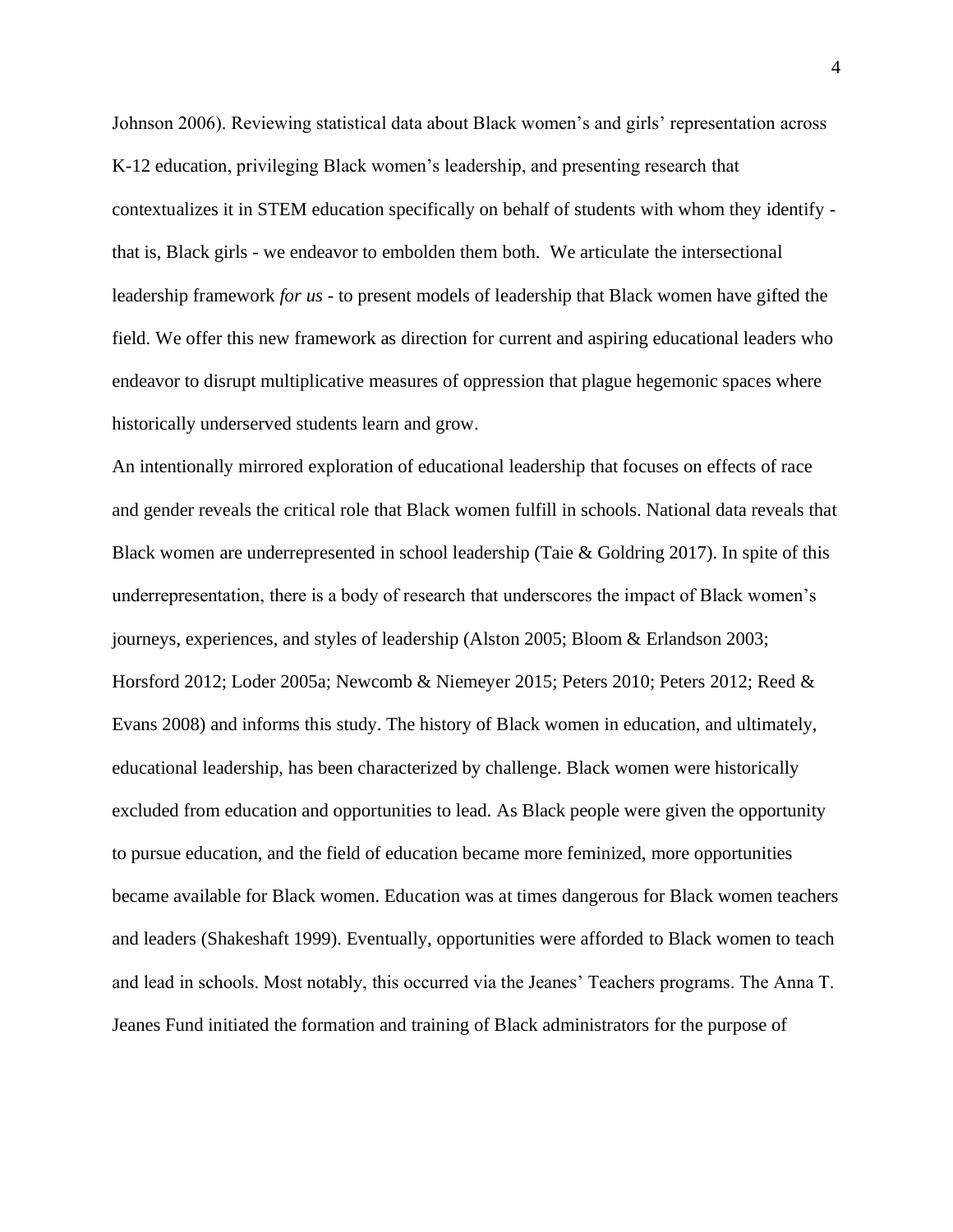enhancing Black communities (Jones 1937). Kriesman (2017) depicted this process by examining the impact of Jeanes supervisors:

These "Jeanes supervisors," most of them women, were assigned to Southern counties and served a variety of tasks in each county's Black schools, including: teacher training, curriculum development, administrative work, and fundraising, often for Rosenwald schools, among myriad other tasks… By 1930, the Jeanes Fund had placed supervisors in over 40 percent of Southern counties, ostensibly reaching nearly half of Southern Black pupils. (574)

As with Black educators, the decline of Jeanes supervisors can be linked to the desegregation and closing of Black schools. Although desegregation facilitated the decline of Black educators and leaders (Milner and Howard 2004; Oakley, Stowell, and Logan 2009), research informs that Black educators are integral to the educational experiences of Black students (Tillman 2004). Considering the ongoing advances in Black girlhood and Black women school leaders, this article aims to synergistically expound upon the leadership of three Black women middle school educators as they champion Black girls in STEM education.

#### **Educational Experiences of Black Girls**

The constellated effects of marginalization on Black girls resulting from racialized discrimination and gendered bias (Fordham 1993) are documented across literature that explores each stage of their academic and social development. Scholarship about Black girls' experiences details how they face hardships that cumulatively ostracize them from equitable educational opportunities. Likewise, the effects of policy, from desegregation (Grant 1984) to current discipline sanctions (Morris 2016) have affected how they fare when pursuing educational and professional opportunities.

#### **Academic Status of Black Girls in U.S. Schools**

Scholars are increasingly investigating how Black girls navigate schooling challenges that influence their academic experiences. Within Black girlhood studies, research that focuses on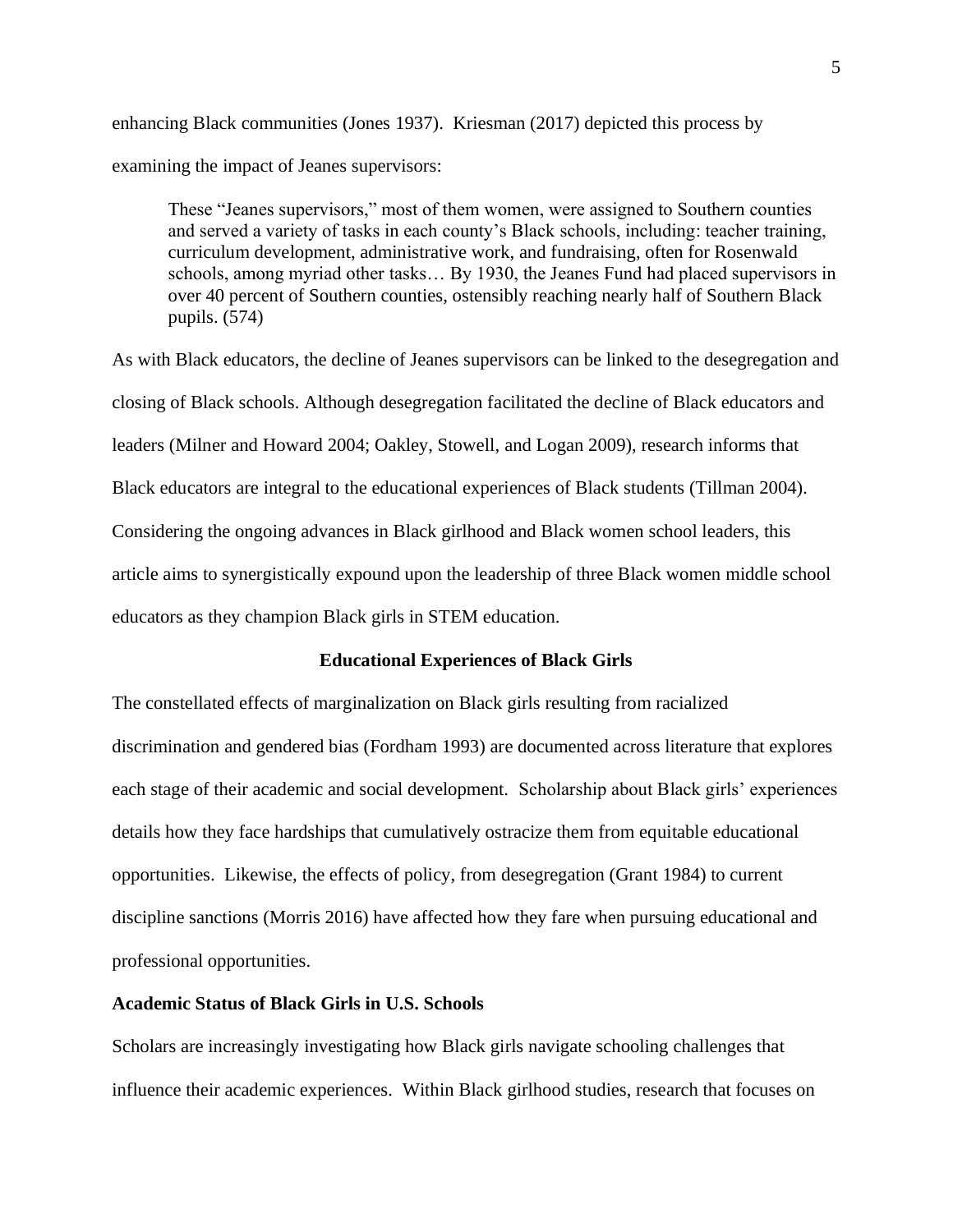their education provides insight into the ways they express their brilliance and resilience. Gholson and Martin (2014) contributed to much-needed STEM discipline literature focused on Black girls by pinpointing the significance of social networks in influencing their mathematical and racial identities. Analyzing student interviews, classroom observations, and group interactions, the researchers found that eight- and nine-year-old Black girls expressed their desires to be included, respected, and relevant in their mathematical community of practice. Gholson and Martin recounted how Black girls were actively and happily involved with group activities on the rare occasions they were invited to be a part. Also noted, was one Black girl's decision to work individually when directed to move to work in groups. When questioned about her choice, the student described how she preferred to forgo the bothering she often faced when she joined groups, and instead stayed where she felt more comfortable in the classroom. This act was viewed as one of the students' many "campaigns for relevance, respect, and inclusion" (30) in a math classroom. It demonstrated the researchers' capacity to use intersectional and emic views to properly situate Black girls' behaviors in positive, self-advocating ways in STEM learning contexts. Recent research corroborates the unique position of Black girls in STEM education both in and out of school (Young, Young, and Ford, 2017; Young, Young, and Ford, 2019).

Researchers have taken on the important task of countering deficitized perspectives of Black girls, as it is essential that they are not exclusively stereotyped and vilified in scholarship and practice. Amidst problematizing narratives about Black girls, scholars have shifted the foci by illumining manners in which Black girls academically excel. Muhammad and Dixson (2008) offered a necessary statistical snapshot of Black girls' educational success by analyzing data from the Educational Longitudinal Survey of 2002. In their study of high schoolers, the sample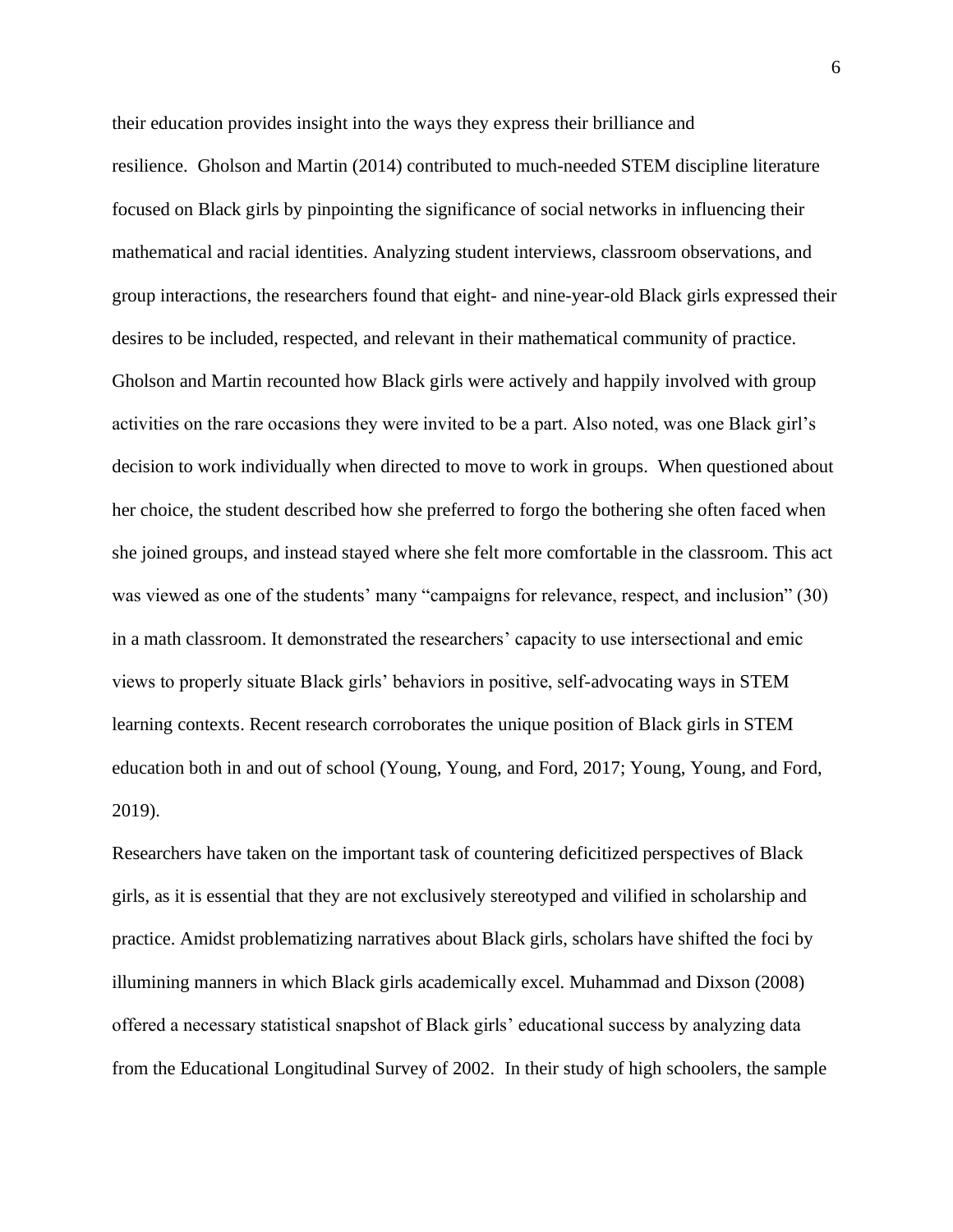population of 21,757 tenth-graders included 946 Black girls. Muhammad and Dixon's use of independent t-tests and chi-square analysis offered comparisons of Black girls' educational experiences with those of their contemporaries. They analyzed the respondents' assessment of (a) school environments; (b) academic recognition, opportunities, and achievement; and (c) future orientation and college plans. Muhammad and Dixon's findings upheld assertions that Black girls are academically competitive while highlighting the importance of students having access to academic support that encourages them to excel. The researchers' results also specified that Black girls were "just as likely as [their] peers to receive academic honors and recognition for good attendance and service to their community" (176). This asset-based explanation is a much-needed difference from the oft-cited realities of their disproportionate discipline referrals (U. S. Department of Education, Office for Civil Rights 2014). Such reports demonstrate the need to make the schooling ethos and experience genuinely inclusive and nurturing for Black girls.

#### **Social Status of Black Girls in U.S. Schools**

The U. S. Department of Education's Office for Civil Rights depiction of Black girls' educational experiences is indisputably disturbing. The devasting reality is that while they make up 8% of the student population, they are 14% of the out-of-school suspensions and 9% of the expulsions. (U. S. Department of Education Office for Civil Rights 2016). Their start in the discipline pipeline also begins early, as they are 54% of the preschool girls who receive out-ofschool suspensions, while only occupying 20% of the preschool population. These alarming overrepresentations are not only results of hypervigilant and hostile school climates, but also indicative of educational leadership policies and practices that aggressively position Black girls as offenders.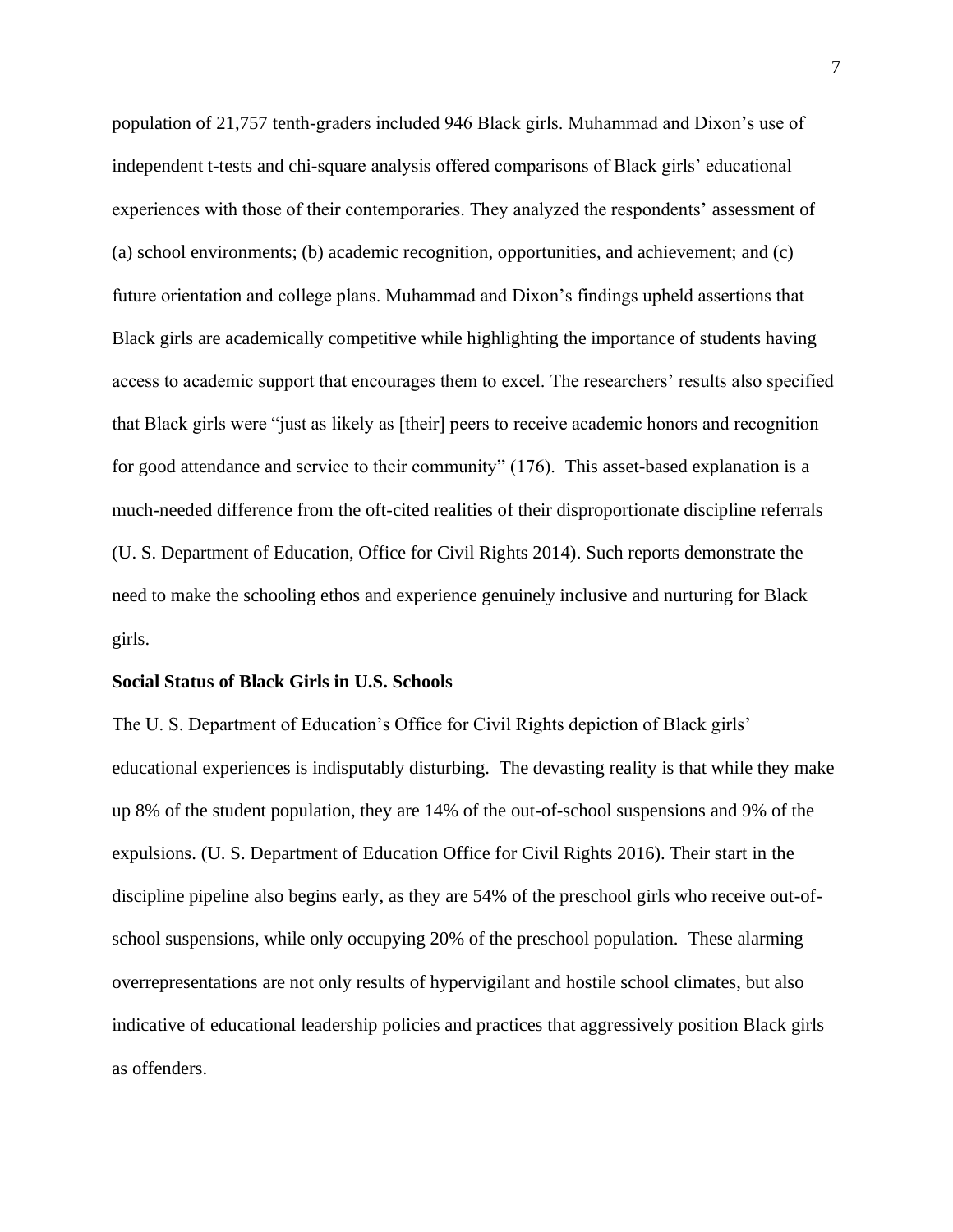#### **The Role of Educational Leaders**

Educational leaders' roles in establishing, enforcing, and maintaining disciplinary procedures in schools is important to consider when eradicating punitive discrepancies and replacing them with strategies that include and embolden Black girls academically and socially. The commitment to affirming Black students in schools, so that they can learn and flourish, has been demonstrated in leadership that Black women have reified.

#### **Experiences of Black Women Educational Leaders**

Research informs that Black women educational leaders predominantly serve marginalized students, including students of color and students living in poverty in urban settings. While the data is not aggregated for race *and* gender, recent data from the National Center for Educational Statistics inform that less than 10% of public school principals are Black (Taie and Goldring 2017). Additionally, the greatest preponderance of Black principals serve students in urban settings, where the preponderance of students of color are educated.

Narratives have been an important mechanism within the research to illuminate Black women's experiences and epistemologies as school and district leaders. This methodology empowers and validates Black women's voices and provides a space for authentic engagement in disrupting the dominant discourse (Flores 2018). Witherspoon and Arnold (2010) employed a womanist framework to "critically engage traditional hierarchies associated with race and class" (221) in their investigation of spirituality of Black women principals. Flores (2018) used a Critical Race Theory framework to examine the 'counternarratives' of three Black women principals' leadership approaches toward equity and student outcomes. Brown (2014) used phenomenological narratives to understand the recruitment and retention of Black women in public school superintendency.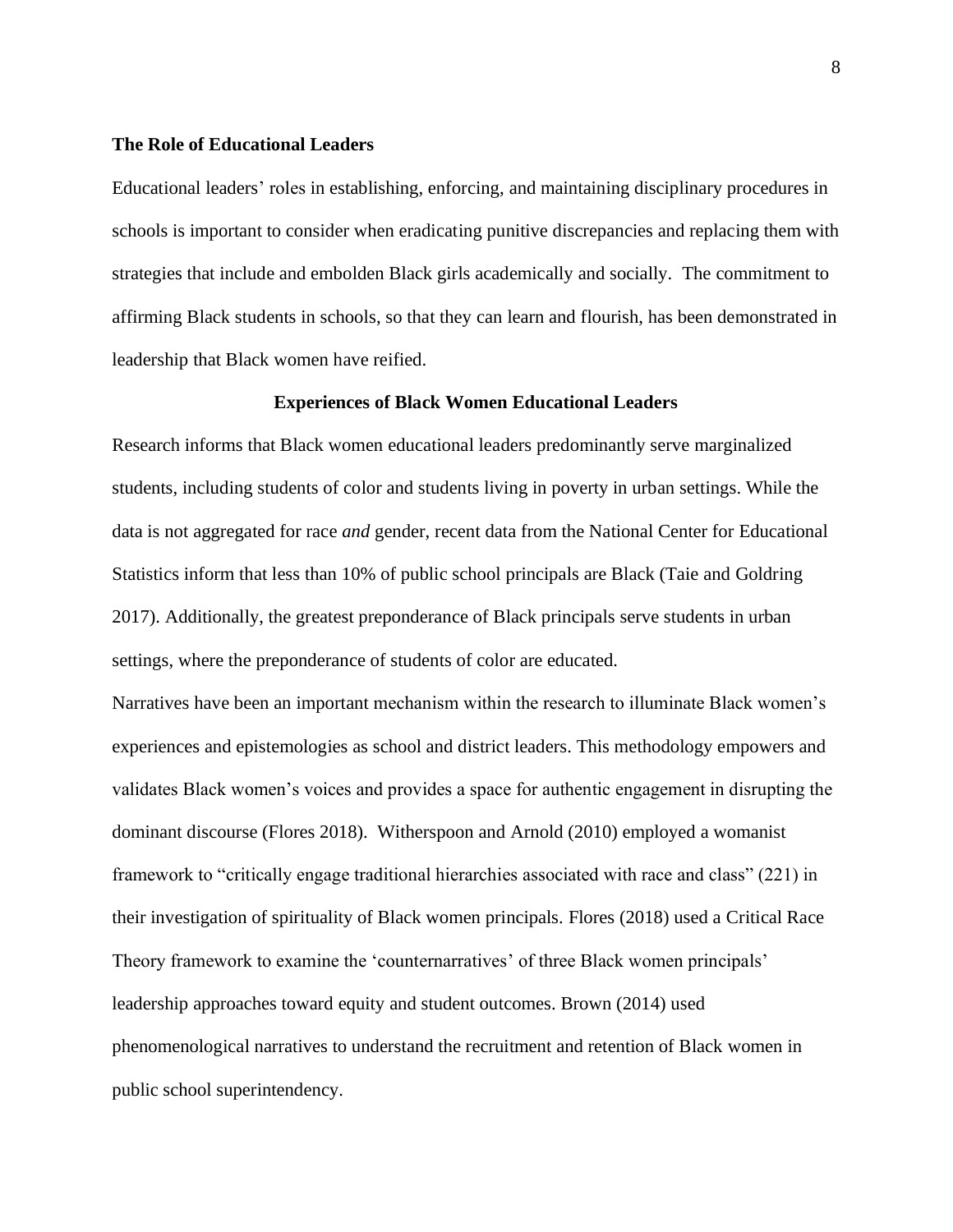Additional context-specific research has examined Black women leaders' experiences in urban settings. For example, Loder's (2005b) work examined the nexus of Black women principals' perspectives on district reform, relationships with parents, and maternal leadership orientations, in light of their generational experiences. There are several common and interrelated themes that emerge from the body of literature that investigates Black women leaders. A recurring theme is that of care (Bass 2009; Loder 2005b; Newcomb and Niemeyer 2015; Witherspoon and Arnold 2010). In her work on Black Feminist Thought, Patricia Hill Collins (2000) explains how the epistemological exercise of care that Black women demonstrate is a necessary element of their leadership practice. A second major theme in research about Black women school leaders is the related pursuits of activism, social justice, and cultural consciousness. Principals were often passionate about perceptions of their students, and they focused a significant portion of their efforts on advocacy for students and families (Bloom and Erlandson 2003; Brown 2014; Flores 2018; Loder 2005a).

#### **Theoretical Framework**

In order to thoroughly establish the foundation of this study of Black women's leadership for Black girls, we determined it essential to use a theoretical substratum that ineludibly acknowledges the overlapping effects of racism and sexism. We hold that intersectionality (Crenshaw 1991) best undergirds this research, and the resulting conceptual articulation. The framework provides a foundation upon which to build knowledge regarding how ostracizations based on race and gender collectively affect Black girls and women (Crenshaw and Harris 2008). Intersectionality offers a robustly convincing perspective from which to investigate how Black women lead while prioritizing Black girls' best interests in the STEM contexts from which they are often excluded.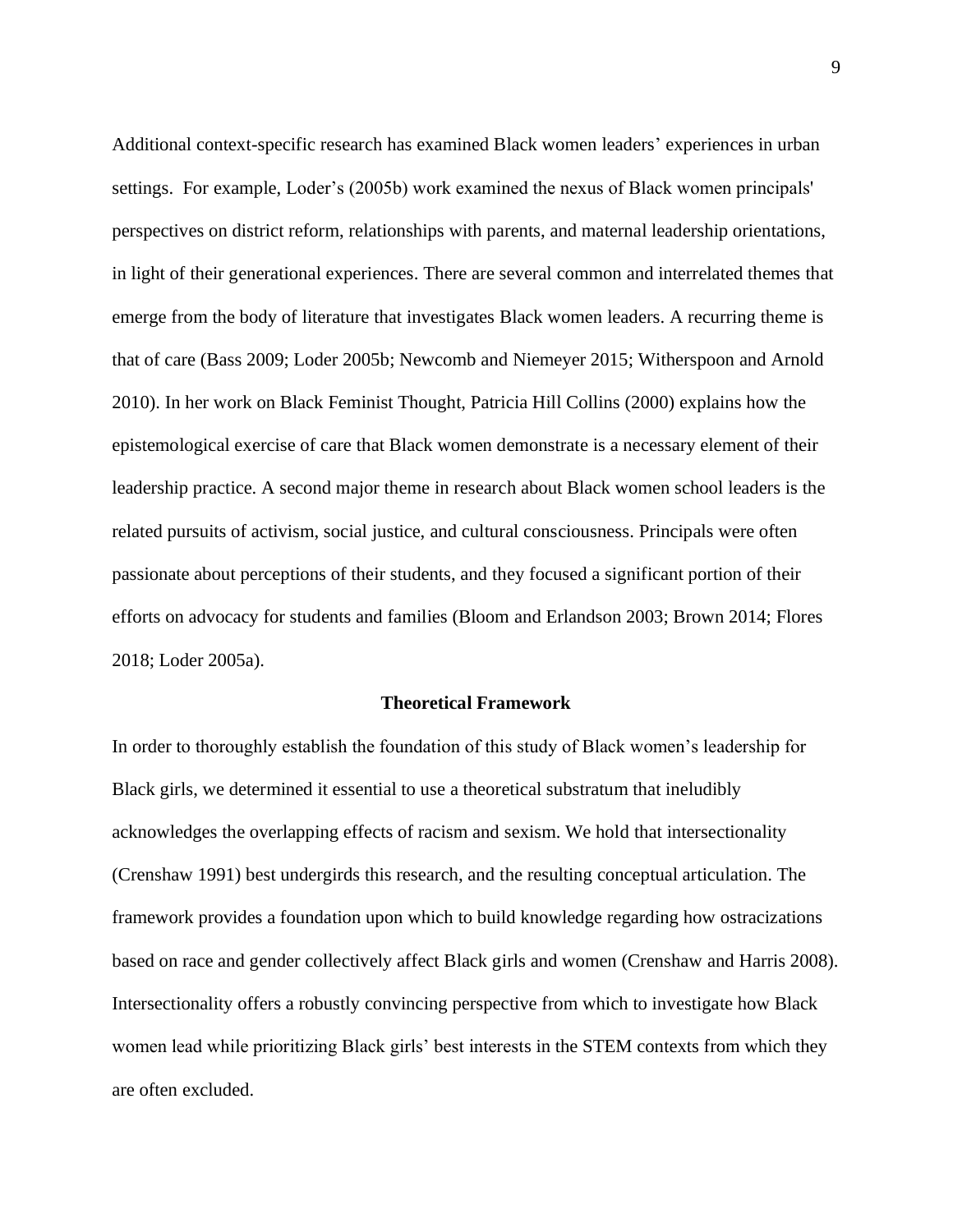#### **Intersectionality Defined**

Intersectionality is rooted in the articulation of a "Black feminist critique of antidiscrimination doctrine, feminist theory, and antiracist politics" (Crenshaw 1989, 139). Crenshaw acknowledged the multiple oppressive factors that challenged Black women's success and their mere existence. Rooted in critical legal studies, her development of intersectional studies illumined the ways that Black women were excluded from both feminist theory and antiracist politics. Crenshaw later penned a framework that explained the social underpinnings and consequences of structural, political, and representational intersectionality (1991). Crenshaw clarified that "intersectionality [was] not being offered here as some new, totalizing theory of identity" (1244). The development of intersectionality in educational studies has fueled exploration of how different systems of subjugation influenced Black women's and girls' lives.

#### **Intersectionality and Black Women's Leadership**

Researchers have examined Black women's leadership through the lens of intersectionality (Alston 2005; Bloom and Erlandson 2003; Brown 2014; Jean-Marie, Williams, and Sherman 2009; Witherspoon and Arnold 2010; Witherspoon and Mitchell 2009). Several studies rely on epistemological frameworks grounded in notions of race and gender such as Black Feminist Thought (Collins 2000), Afrocentric Feminist Epistemology (Jean-Marie, Williams, and Sherman 2009), Endarkened Feminist Epistemology (Dillard 1995), and womanism (Witherspoon and Arnold 2010). These epistemological frames serve to "deconstruct dominant ideologies that justify, support and rationalize the interests of those in power" (Jean-Marie, Williams, and Sherman 2009, 11). The aforementioned research provides background and validation for the lived experiences of Black women school and district leaders, and yields the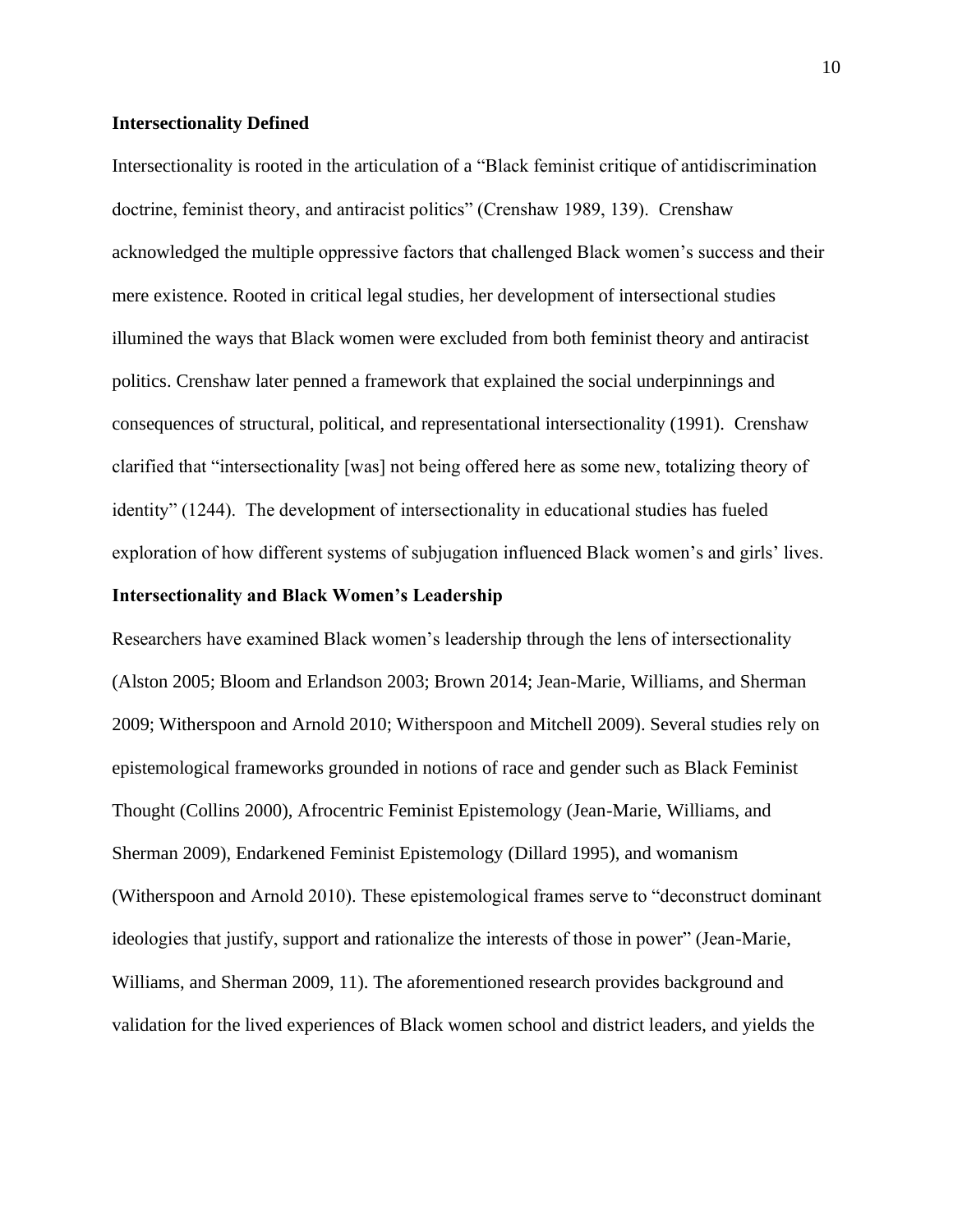following common themes in the literature: (a) experiences of discrimination, (b) ethic of care, and (c) resistance, activism, and social justice.

**Experiences of discrimination.** Empirical studies have articulated Black women's struggles with White hegemonic systems of power and oppression. This discrimination is obvious from the sheer number of Black women in positions of leadership. Brown (2014) investigated the experiences of Black women superintendents. She stated, "although the number of African American women in the superintendency continues to grow, their growth in no way compares to White women and men" (p. 575). Jean-Marie et al. (2009) refer to experiences of discrimination based on both race and gender as "double outsider" status (p. 11) because Black women experience exclusion based on both race *and* gender.

**Ethic of care.** Research on Black women educational leaders reveal their practice and expressions of care for students and members of the school community (Bass 2009; Loder 2005b; Wilson 2015, Witherspoon and Arnold 2010). Black women educators often engage in "maternal leadership approaches" (Loder 2005b, 304) in their leadership of Black students. Collins (2000) coined the term "othermothering" to describe the actions and epistemological approach of Black women educational leaders to nurture and support their students and the community at large (Dillard 1995; Loder 2005b). Loder's (2005b) research clarified the myriad responsibilities of these "othermothers" as "obligated to rebuild schools and communities through nurturance, teaching, and leading" (301).

**Resistance, activism, and social justice.** Black women educators have a historical record of challenging systems of oppression. Collins (2000) informed, "it is no accident that many wellknown U.S. Black women activists were either teachers or involved in struggles for educational opportunities for African Americans of both sexes" (211). Alston (2005) characterized Black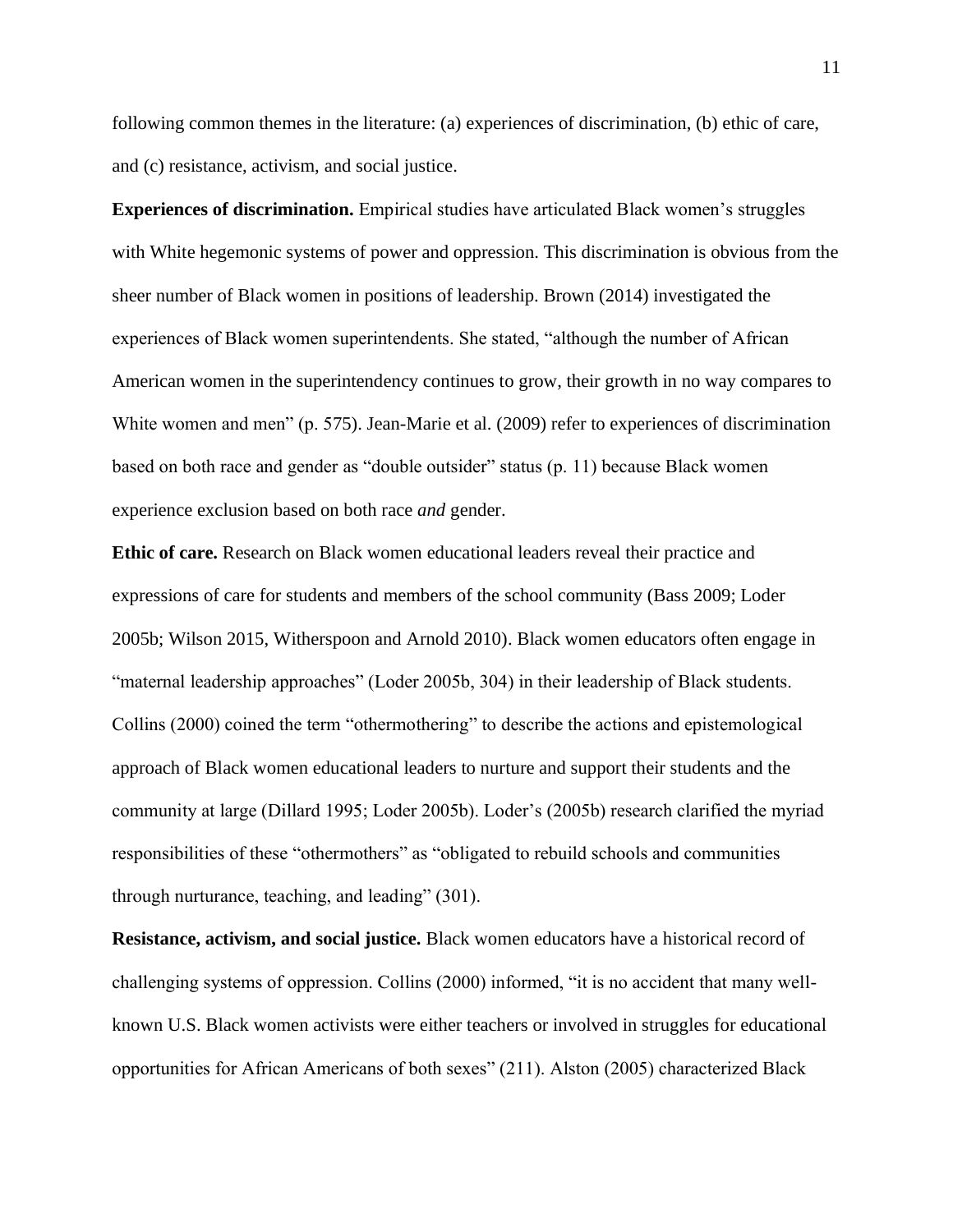women educational leaders who engage in activism as tempered radicals. Ultimately, teaching and leadership are acts of resistance and activism for Black women educators.

#### **Methods**

We used the case study method to understand how Black women developed emboldening educational experiences for Black girls in STEM. A case study consists of the "in-depth exploration from multiple perspectives of the complexity and uniqueness of a particular project, policy, institution, program or system in a 'real life' context" (Simons 2009, 21). We educed valuable lessons from the decisions the Black women school leaders made to secure equitable access to STEM learning for Black girls and to simultaneously grasp why they made those choices. The research questions guiding this case study were:

- 1. What leadership and/or instructional practices do Black women utilize to support Black girls in educational spaces where they are underrepresented?
- 2. How do Black women understand the multiplicative effects of race and gender on the educational experiences and outcomes for Black girls in STEM?

The case study method directly aligned with the goals of this research, specifically the exploration of how intersectionality theory was actualized in education. This investigation of educators' intentions and practices responds to scholars' call for educators to consider how they include intersectionality in their pedagogical decision-making (Morris 2019). Epistemologically we believe that knowledge is engendered as examinations of educators' thinking and practices are conducted. The case study method supported in-depth research with the participants, all Black women, whose explanations of their teaching and leading provided clearer, more accessible entrée into their experiential views (Lincoln and Guba 1985). As Black women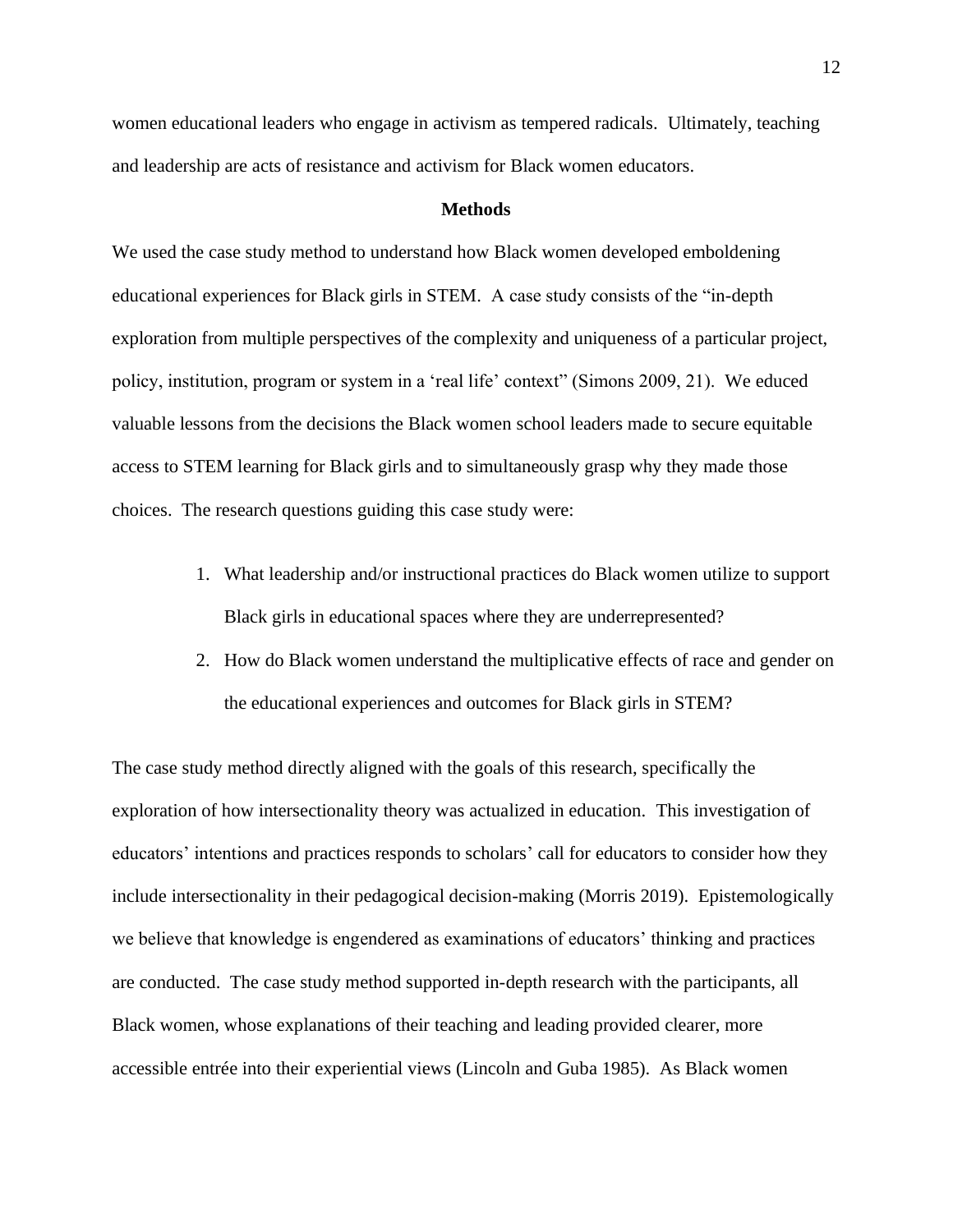ourselves, case study procedures yielded trustworthy relationships with the participants, a facet of research found lacking in research with communities of color (LeCompte 1999). The case study participants included a middle school principal, a middle school science teacher leader, and a middle school math teacher leader employed at a large, Mid-Atlantic, urban school. The participants were selected based on their involvement in STEM-Communities (a pseudonym, as are all other names), a research-practice partnership (Coburn and Penuel 2016) that fostered collaboration between the school and STEM professionals of color. The partners developed STEM curricula based on problems of practice that aligned with content from STEM classes.

The principal, Dr. Foster, was a Black woman who worked in education for 17 years across elementary and middle school grade levels and at the district level as an instructional coach and a leadership performance specialist. She was committed to building an inclusive school environment by holding herself accountable for monitoring how she was adhering to leadership standards in her decision-making. Dr. Foster was in her first year at Wilson Middle School during the time that this research was conducted. The science teacher leader, Mrs. Zora, was a Black woman in her third year of teaching at Wilson Middle School during this study. As a former nurse, she came to the field of education with an understanding of the importance of providing relevant examples for students to understand how their work could be used in science fields. She taught seventh and eighth grade science and was the science department chairwoman. The math teacher, Mrs. Adelaide, was a Black woman who had been teaching for 10 years. She began her career in a different Mid-Atlantic state and noted that her current school district had more Black students than her previous location. She taught seventh grade math at the time of study and was in her third year of teaching in the school district.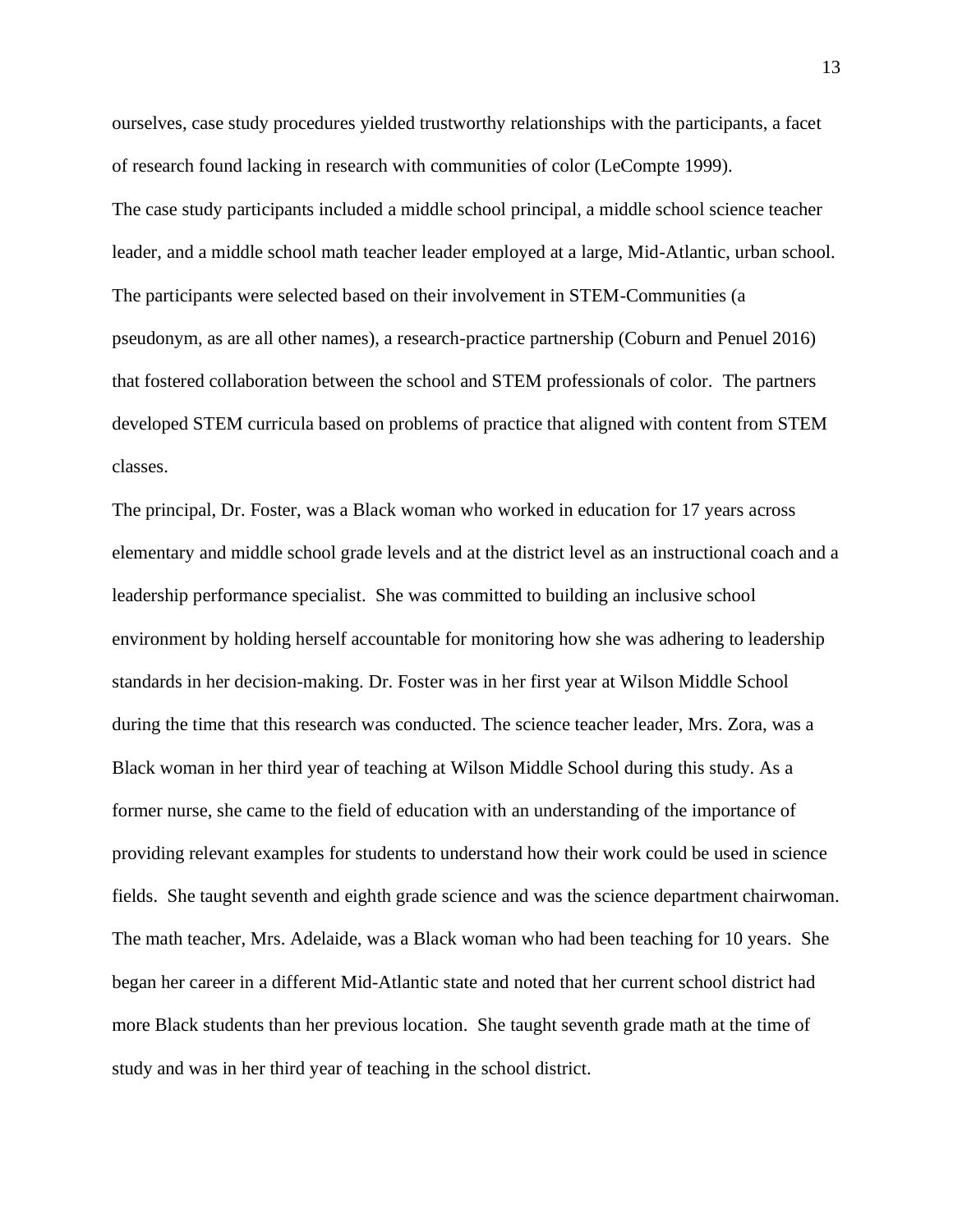The case study consisted of individual interviews that lasted approximately one hour each. The interviews were semi-structured, which allowed for elaboration and detailed responsiveness to the discourse. The coding structure included two levels of data analysis. We developed codes based on Black women's leadership and Black girls' education and the emerging themes that were deduced from the interview content. The coding consisted of analysis of interview transcripts to identify cohesion across the three narratives and the unique aspects of each individual interview that enhanced the nuanced understanding of Black women's leadership.

#### **Findings**

The principal and educators demonstrated an understanding of Black girls' positionality and

potential by providing examples of STEM professionals with whom they had an affinity.

#### **Leading to Make Schools More Accountable to Black Girls**

Dr. Foster operated with considerations for Black girls by acknowledging that providing an education that specifically supported them required thoughtful attention to the content to which students had access. She readily admitted:

I have a body of students who are African-American females, who are Black girls, who really enjoy science.… I think the middle school is just a place that should be like a platter of opportunities to touch and do a variety of things. So, bringing STEM-Communities in will give them an opportunity to be exposed to an inquiry process project, [and] other professionals in STEM. I think that with Black girls, as long as they can see women of color doing something positive and in a particular direction, it helps them to have an ability to just do something or dream about something different than what they're in right now. So, STEM-Communities can open up the opportunity for more Black girls to be in STEM and I think that is important for them to know.

An essential aspect of Dr. Foster's leadership was her awareness of the importance of having

STEM programming that aligned with the school's inquiry-based pedagogical model. This fueled

her commitment to offering Black girls examples of STEM professionals with whom they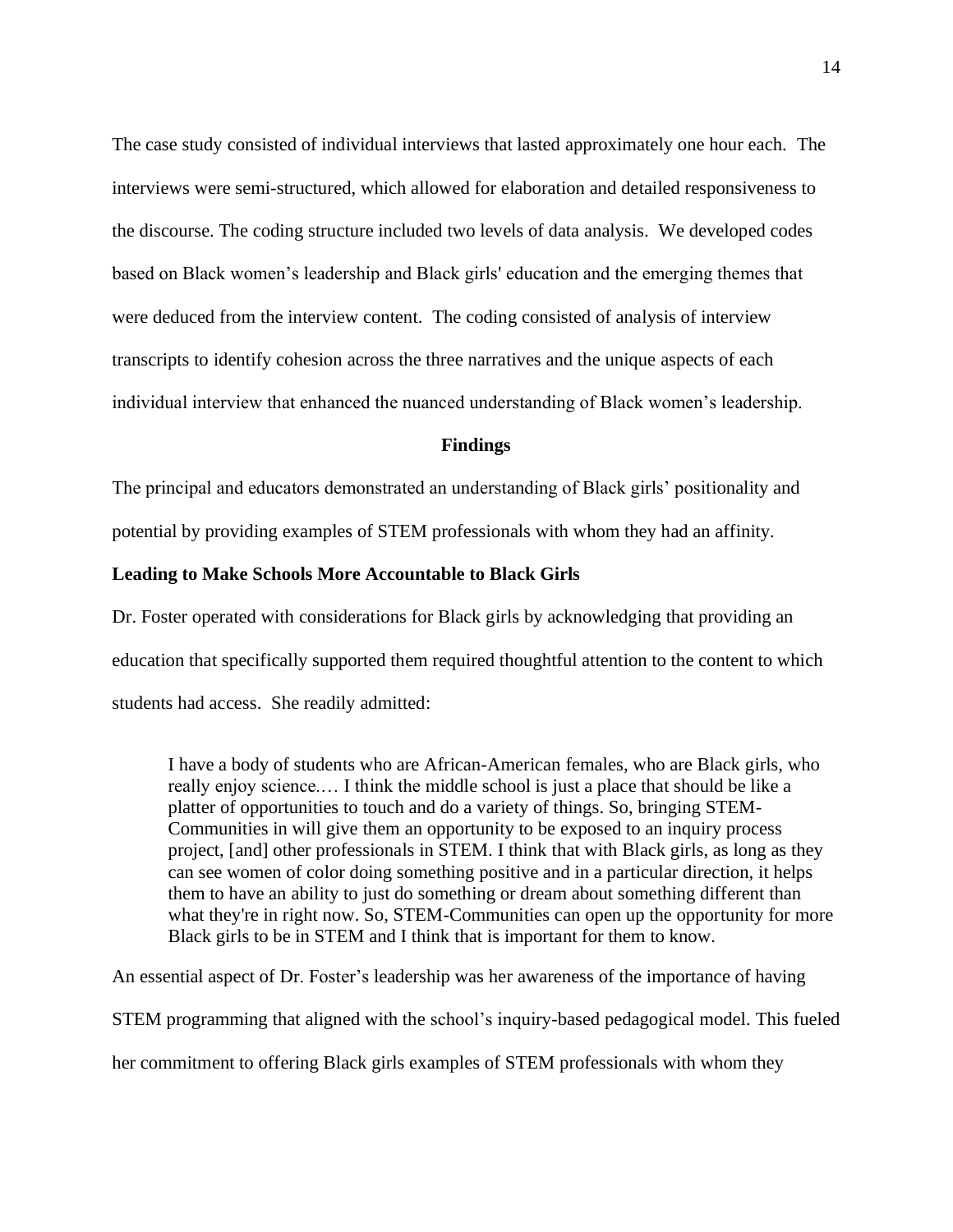identified. Likewise, she acknowledged more could be done to encourage Black girls to explore STEM opportunities:

We definitely have some work where we can open up the opportunity.... We should have something like Black Girls Rock with STEM, or Girl Power instead. We should have some type of club that these girls do need where they're actually having an opportunity to be one-on-one with an engineer. We need that type of interaction with girls. So the girls right now, they're exposed in the inquiry-based environment, but it's just still at a more general level. It hasn't gone deep enough.

Dr. Foster's resolute commitment to providing Black girls exemplars with whom they could identify was the core of her mission. Her leadership practices also positively influenced the school's staff.

The STEM discipline teachers' reflections on Dr. Foster's leadership corroborated her explanation of her approach to supporting students and staff. For example, Mrs. Adelaide reflected on Dr. Foster's articulation of her approach when the principal once explained in a staff meeting, "If I focus on the teachers, and I focus on you all, and you're okay, then I know the kids are okay." Mrs. Adelaide noted that the principal's approach helped boost the staff's morale. Similarly, Mrs. Adelaide explained that Dr. Foster required faculty to establish and maintain communication with families. Mrs. Adelaide noted how this practice supported her engagement with Black girls and their families. She believed:

So I'm noticing that the Black girls who are confident in the material or just themselves, they're not afraid to make mistakes. They don't see themselves as inferior to the opposite sex or just anybody else. And I think the confidence... is a big difference in ... the Black girls that I've seen in my class that just really tackled... the design challenges. It may be their home life. I know there are some of the home lives of the students who are more dominant in that area...it's not a perfect traditional family or anything like that, but their parents are more involved. I think that attention is there at home for them...The parents are more involved in the ... students' education, the Black girls' education, and I think that they're just ultimately paid attention to. And I think that may be the reason. Yeah, because I can tell you... a lot of the parents that I correspond with through email and text - because I do class Dojo as well - a lot of those parents that stay on top - they ask me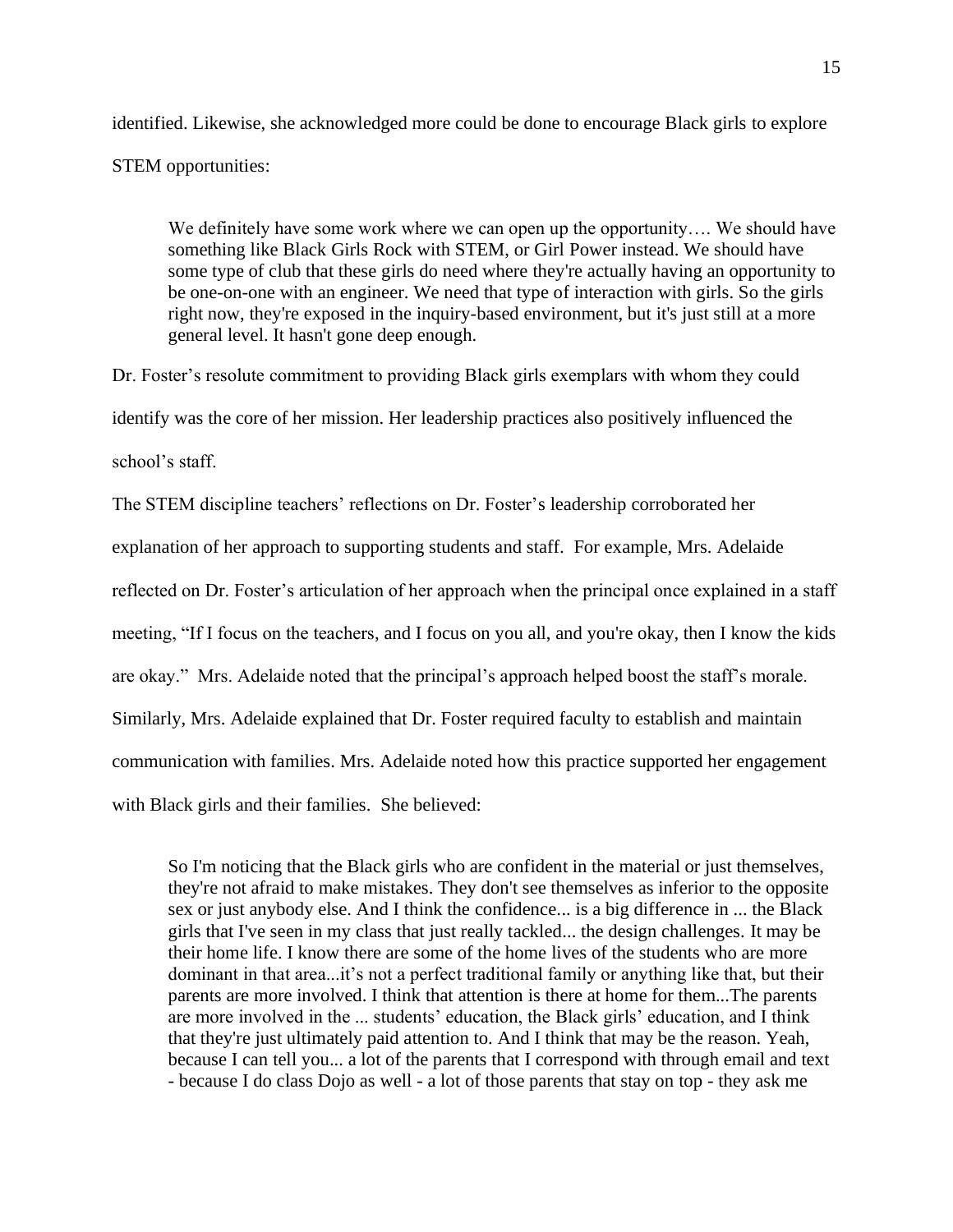questions. Those are the Black girls that are very confident, and they dominate just like the others in the class.

Dr. Foster's leadership, which included her commitment to staff, students, and families, was effectual. Likewise, her commitment to partnering with the community was purposeful as it provided opportunities for students to learn from local resources.

# **Partnering with the Local and Research Communities**

Dr. Foster supported the establishing and sustaining of the research-practice partnership at her school. She believed that the STEM education program would broaden her students' academic and social experiences. She expressed an interest in furthering the efforts to increase its influence. She suggested:

[The] relationship we build between the community and school, with women of color in those [STEM] professions, is what will actually ultimately impact…. We have to start having more conversations... where we have a forum where we have professionals of STEM women, women of color of STEM, and women of color in leadership and education - where we two come together and then begin to build the relationship…. We have a lot of human capital resources that we're not maximizing and so it has to be at a point where we say these two [groups of] women must come together in order to influence the women, Black girls, period…. I would love for STEM- Communities, that to be the next step, where you begin to bring those two bodies together, and we say, 'Okay, so what does our work really need to look like?'

Dr. Foster's vision was informed by her interest in reaching more students as well as the success

she witnessed take place in the research-practice partnership at her school. She saw how

influential it was for her students and her staff.

## **Exposure to STEM Professionals and Future Career Options**

The STEM teachers observed the effects that interaction with STEM professionals had on their

students. The science teacher, Mrs. Zora, elaborated:

I think it's always good to have concrete examples, and I think the connection of engineers, especially Black engineers, to students at this great level helps them to see that science exists outside of the textbook, science or technology exists outside the laptop,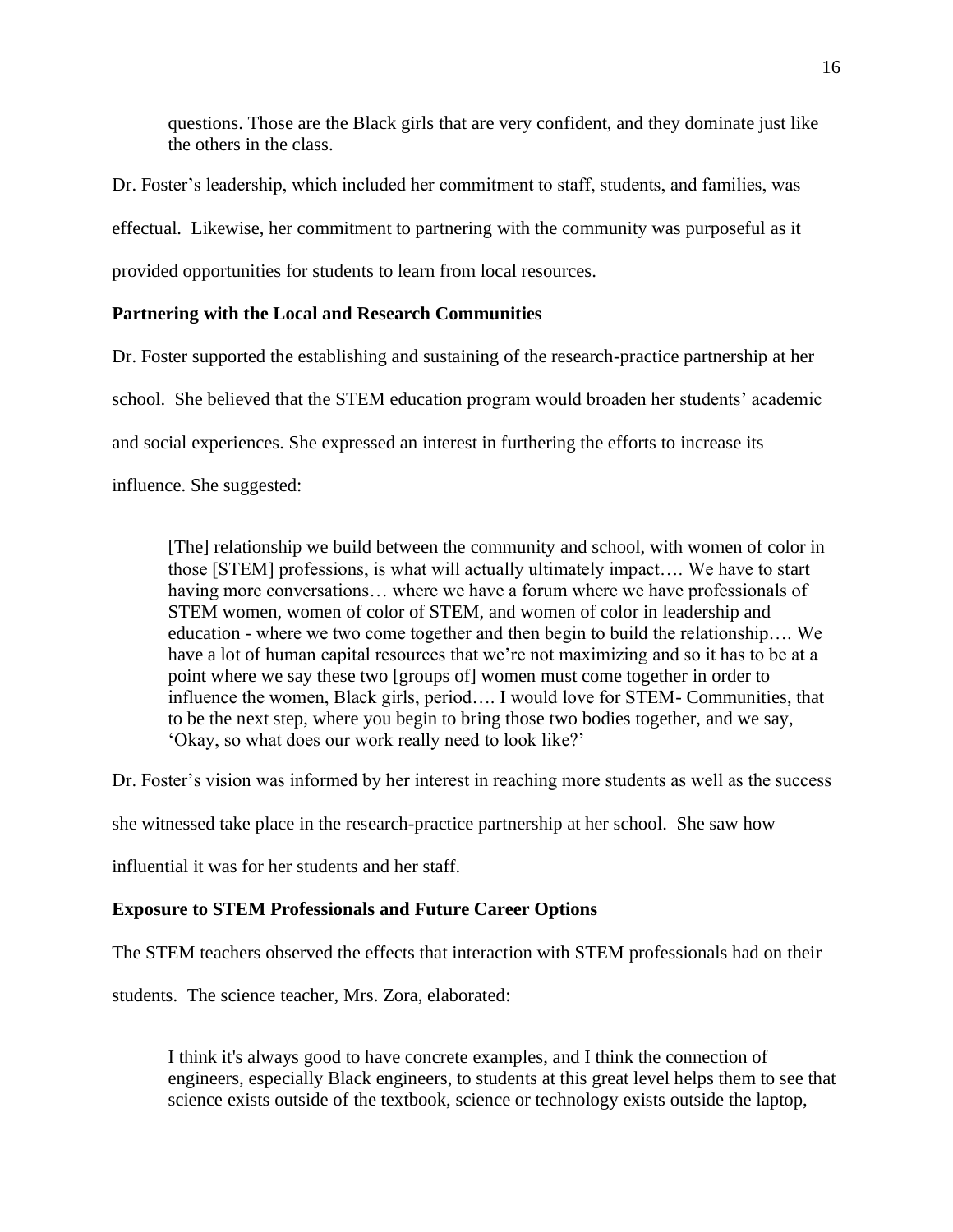there are real people who look like them who are working, making decent money, you know, making good money, being smart, and they're still doing well.

Similarly, observations of a video conference in Mrs. Adelaide's with a Black women STEM professional, Rayne, showed students eagerly explaining projects they designed in response to a design challenge that centered Rayne's work as a clinical manager in the full genome sequencing field in a western state. Students were moved by Rayne's educational background, including a bachelor's degree in biology, and two master's degrees. Rayne's capacity to inspire the students with her professional story was palpable, as one Black girl responded "Preach!", an acknowledgment of her adamant agreement with Rayne's encouragement to students to continue pursuing their education. These interactions were exemplars of how STEM professionals provided access to relevant educational and career discussions.

#### **Implications and Conclusion**

Informed by their own experiences of racialized and gendered discrimination grounded in intersecting identities, Black women educators are uniquely able to support Black girls in schools. The Black women educators in this study encouraged Black girls' interest in STEM and countered the marginalization they historically faced in STEM education. This research on Black women school leaders articulates their passion for marginalized students as evidenced by leaders' interactions with students, parents, and in the community. Dr. Foster accomplished this by being deliberate in facilitating access between Black girls and the STEM community, supporting faculty in their use of inquiry-based pedagogical practices, and requiring faculty to engage with families. These Black women educators actively partnered with local and research communities to provide updated and relevant examples of how the Black girls' course content related to STEM professionals' work. Just as Black women educators have acknowledged the importance of advocates and mentors who can facilitate their growth (Alston 2000; Brown 2014)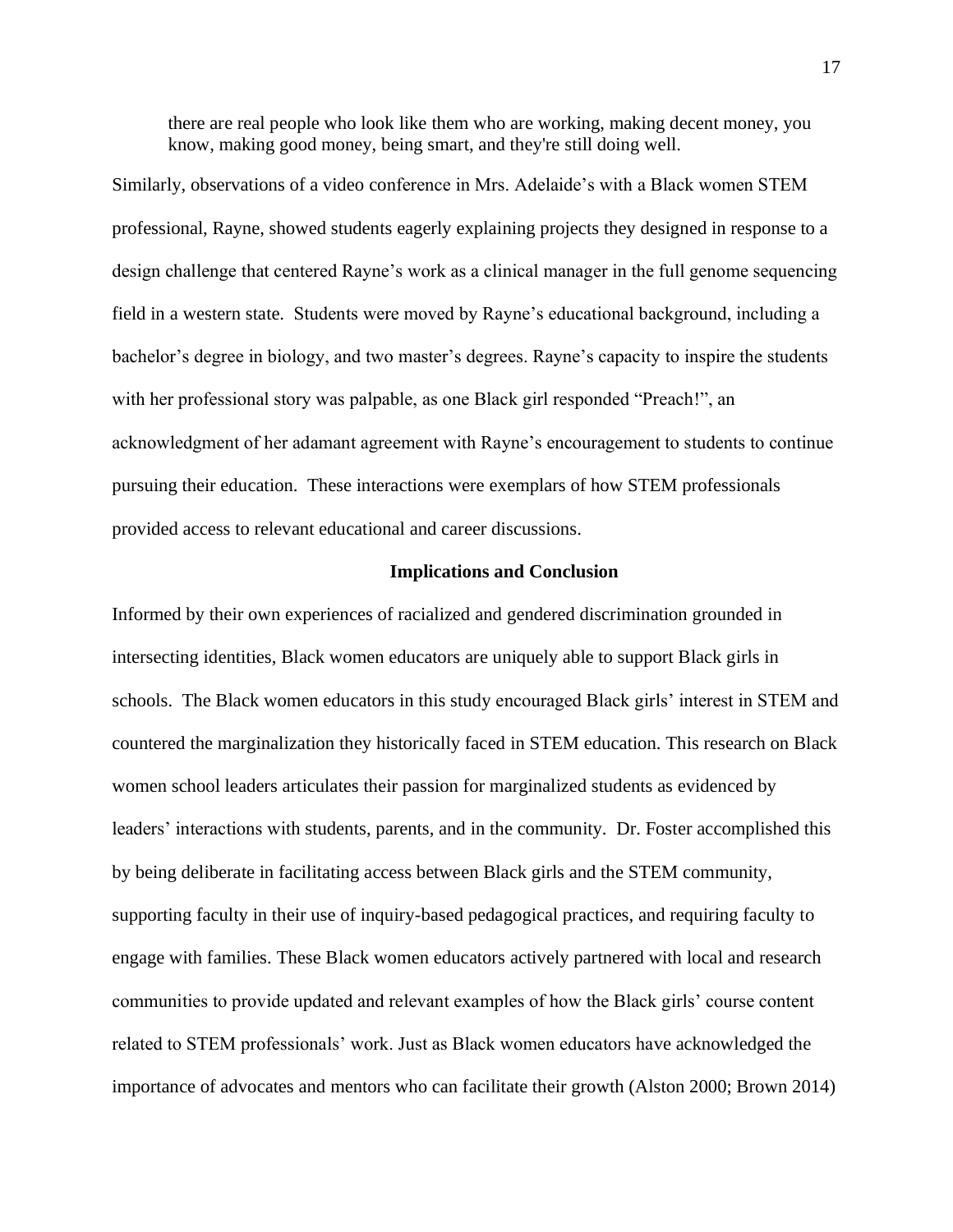and the barriers to success inherent when these supports are not in place (Bloom and Erlandson 2003), these educators ensured Black girls' success in their schools. They took time to get to know students' interests and acknowledged there was more to do to provide STEM opportunities that appealed to Black girls (as evidenced by Dr. Foster's Black Girls Rock with STEM idea). Activities such as this can disrupt deficit perspectives of Black girls pervasive in the research, and in faculty perceptions. Such activities also reconstruct an identity grounded in Black girls' academic interests and honors their subject position. Ultimately, the theme of "making schools more accountable to Black girls" in this study resonates with the extant research on Black women educators and school leaders that illuminates an ethic of care grounded in a social justice orientation (Bass 2009). The educators provided exposure to STEM professionals and career options to which they believed Black girls should have access. This practice was undoubtedly informed by the history of Black women's struggles to identify role models and access to the profession. As a result, the research articulates a passion for identifying such career-embedded, success facilitating support for others. Often this is exemplified as activism and social justice orientation, framed by the leader's own belief system and experiences of marginalization, to promote student success (Loder-Jackson, Christensen, and Kelly 2016).

The data presented here disrupts the deficit notions of Black girls in school. Thus, we propose a framework of intersectional leadership that embodies themes from the literature on Black women educational leaders, and lessons learned from this research focused specifically on the leadership of Black women educators *for* Black girls. The research articulates a way of leading that is influenced by the history and effects of intersectionality, and framed by activism, acts of social justice, and an ethic of care exercised by Black women educators as they facilitate learning opportunities for Black girls in school settings. This article illumines the work that Black women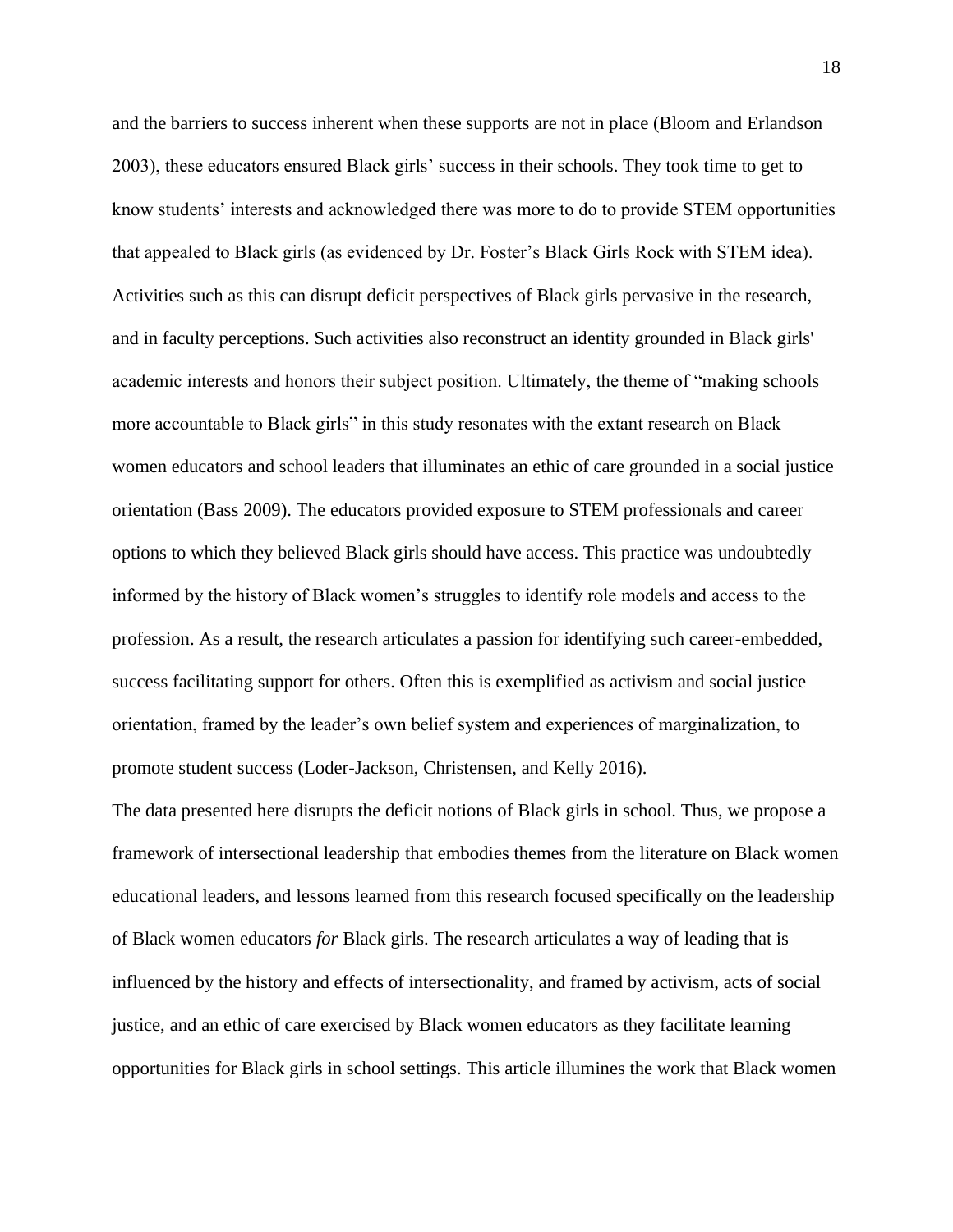school leaders specifically do on behalf of Black girls, and in examining their asset-based approaches, conceptualizes their work by articulating a framework for intersectional leadership. By historicizing and explicating the rich legacy of Black women school leaders, and specifically including the theoretical dispositions in which their pedagogy is rooted, we shine a light on the lacuna that exists in educational leadership that specifically articulates their praxes when working on behalf of students with whom they identify -- that is, Black girls. Black women have modeled what Black girls need because they empathize with their intersectional identities in unique ways. Based on their effective practices, we offer the following definition of intersectional leadership: the operationalization of visionary strategies that privilege the experiences of followers who live the realities of more than one historically oppressive identifier. Additional research is needed to fill the chasm of research on Black women educational leaders and Black girls. We hope that this research and definition are useful in informing such future work.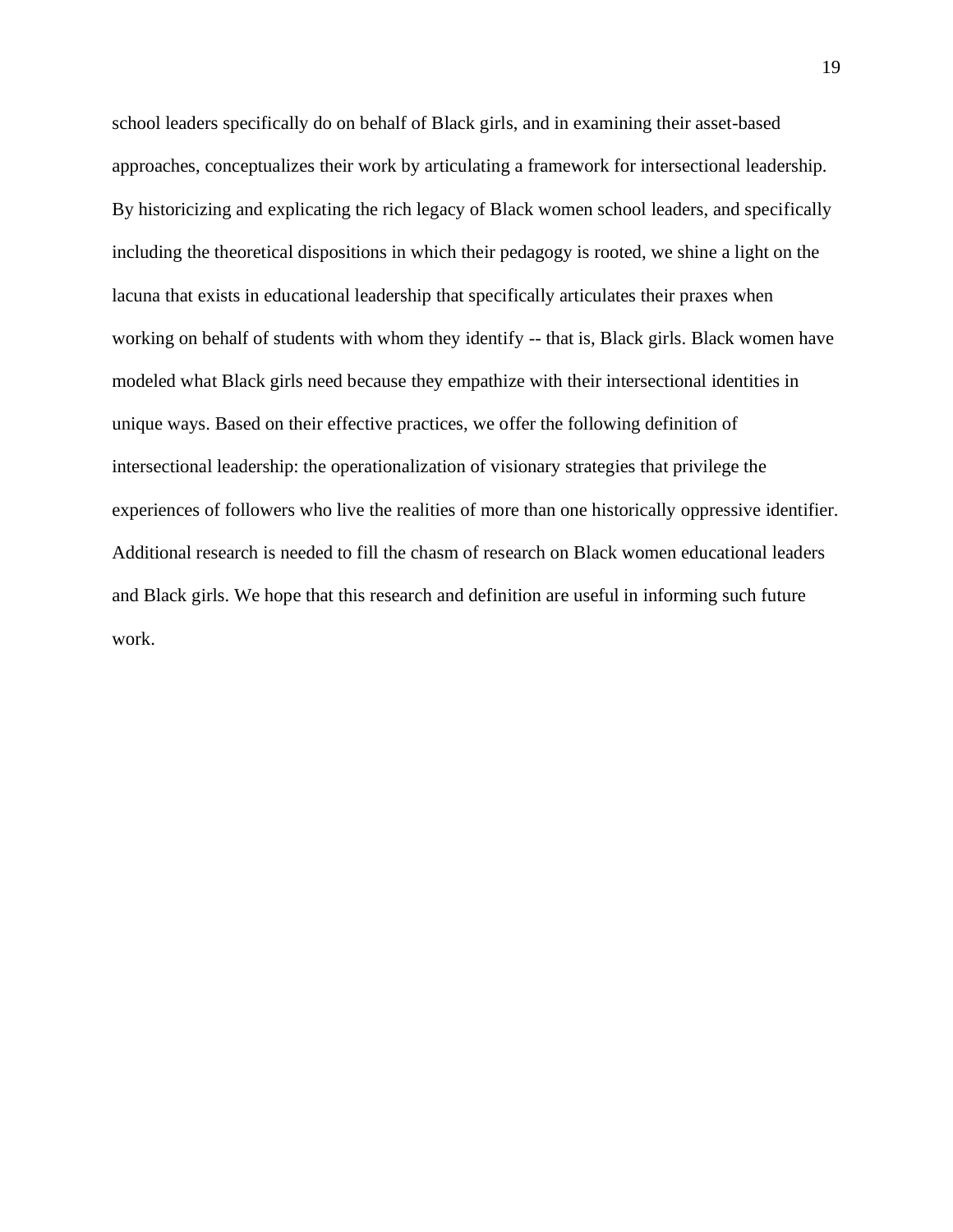#### References

- Agosto, Vonzell, and Ericka Roland. 2018. "Intersectionality and Educational Leadership: A Critical Review." *Review of Research in Education* 42, no. 1 (March): 255-285.
- Alston, Judy A. 2005. "Tempered Radicals and Servant Leaders: Black Females Persevering in the Superintendency." *Educational Administration Quarterly* 41, no. 4 (October): 675- 688.
- Alston, Judy A. 2000. "Missing from action: where are the black female school superintendents?." *Urban Education* 35, no. 5 (December): 525-531.
- Annamma, Subini Ancy, Yolanda Anyon, Nicole M. Joseph, Jordan Farrar, Eldridge Greer, Barbara Downing, and John Simmons. 2019. "Black Girls and School Discipline: The Complexities of Being Overrepresented and Understudied." *Urban Education* 54, no. 2 (February): 211-242.
- Bass, Lisa. 2009. "Fostering an Ethic of Care in Leadership: A Conversation with Five African American Women." *Advances in Developing Human Resources* 11, no. 5 (October): 619- 632.
- Bloom, Collette M., and David A. Erlandson. 2003. "African American Women Principals in Urban Schools: Realities, (Re)constructions, and Resolutions." *Educational Administration Quarterly* 39, no. 3 (August): 339-369.
- Brown, Anita R. 2014. "The Recruitment and Retention of African American Women as Public School Superintendents." *Journal of Black Studies* 45, no. 6 (September): 573-593.
- Butler, Tamara T. 2018. "Black Girl Cartography: Black Girlhood and Place-Making in Education Research." *Review of Research in Education* 42, no. 1 (March): 28-45.
- Carter Andrews, Dorinda J., Tashal Brown, Eliana Castro, and Effat Id-Deen. 2019. "The Impossibility of Being "Perfect and White": Black Girls' Racialized and Gendered Schooling Experiences." *American Educational Research Journal* 56, no. 6 (December): 2531-2572.
- Collins, Patricia Hill. 2002. *Black Feminist Thought: Knowledge, Consciousness, and the Politics of Empowerment*. New York: Routledge.
- Coburn, Cynthia E., and William R. Penuel. 2016. "Research–Practice Partnerships in Education: Outcomes, Dynamics, and Open Questions." *Educational Researcher* 45, no. 1 (January): 48-54.
- Crenshaw, Kimberle. 1991. "Mapping the Margins: Identity Politics, Intersectionality, and Violence Against Women." *Stanford Law Review* 43, no. 6 (July): 1241-1299.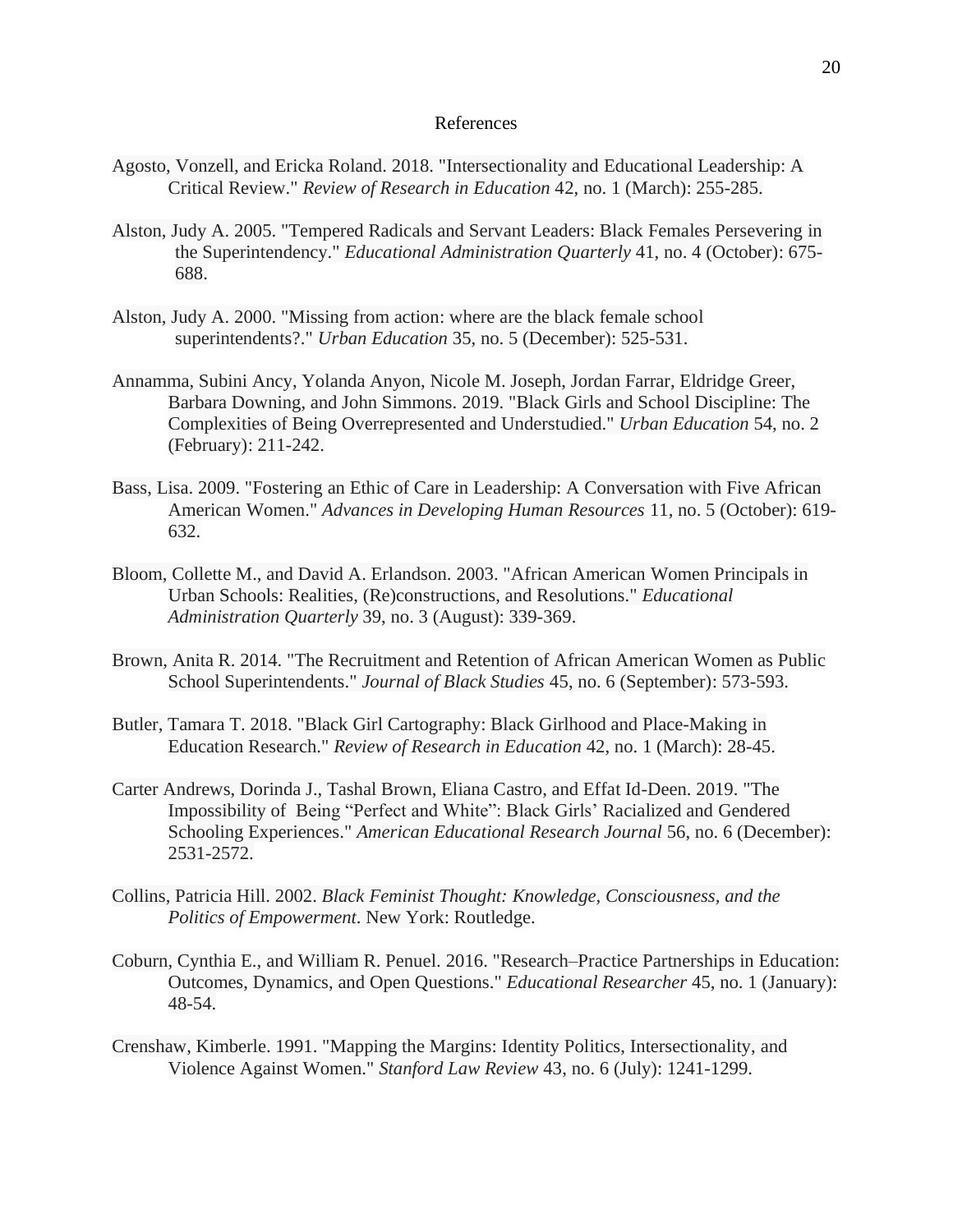- Crenshaw, Kimberle. 1989. "Demarginalizing the Intersection of Race and Sex: A Black Feminist Critique of Antidiscrimination Doctrine, Feminist Theory and Antiracist Politics." *University of Chicago Legal Forum*, no. 3/4: 139-167.
- Crenshaw, Kimberle, and Luke Harris. 2009. "A Primer on Intersectionality." *African American Policy Forum*, 1-12.
- Dillard, Cynthia B. 1995. "Leading with Her Life: An African American Feminist (Re)Interpretation of Leadership for an Urban High School Principal." *Educational Administration Quarterly* 31, no. 4 (November): 539-563.
- Flores, Osly J. 2018. "(Re)constructing the Language of the Achievement Gap to an Opportunity Gap: The Counternarratives of Three African American Women School Leaders." *Journal of School Leadership* 28, no. 3 (May): 344-373.
- Fordham, Signithia. 1993. ""Those Loud Black Girls":(Black) Women, Silence, and Gender "Passing" in the Academy." *Anthropology & Education Quarterly* 24, no. 1 (March): 3- 32.
- Horsford, Sonya Douglass. 2012. "This Bridge Called my Leadership: An Essay on Black Women as Bridge Leaders in Education." *International Journal of Qualitative Studies in Education* 25, no. 1 (February): 11-22.
- Gholson, Maisie, and Danny B. Martin. 2014. "Smart Girls, Black Girls, Mean Girls, and Bullies: At the Intersection of Identities and the Mediating Role of Young Girls' Social Network in Mathematical Communities of Practice." *Journal of Education* 194, no. 1 (January): 19-33.
- Grant, Linda. 1984. "Black Females" Place" in Desegregated Classrooms." *Sociology of Education* 57, no. 2 (April): 98-111.
- Jean-Marie, Gaetane, Vicki A. Williams, and Sheila L. Sherman. 2009. "Black Women's Leadership Experiences: Examining the Intersectionality of Race and Gender." *Advances in Developing Human Resources* 11, no. 5 (October): 562-581.
- Johnson, Lauri. 2006. ""Making Her Community a Better Place to Live": Culturally Responsive Urban School Leadership in Historical Context." *Leadership and Policy in Schools* 5, no. 1 (March): 19-36.
- Joseph, Nicole M., Meseret F. Hailu, and Jamaal Sharif Matthews. 2019. "Normalizing Black Girls' Humanity in Mathematics Classrooms." *Harvard Educational Review* 89, no. 1 (March): 132-155.
- Kreisman, Daniel. 2017. "The Next Needed Thing the Impact of the Jeanes Fund on Black Schooling in the South, 1900–1930." *Journal of Human Resources* 52, no. 2 (March): 573-620.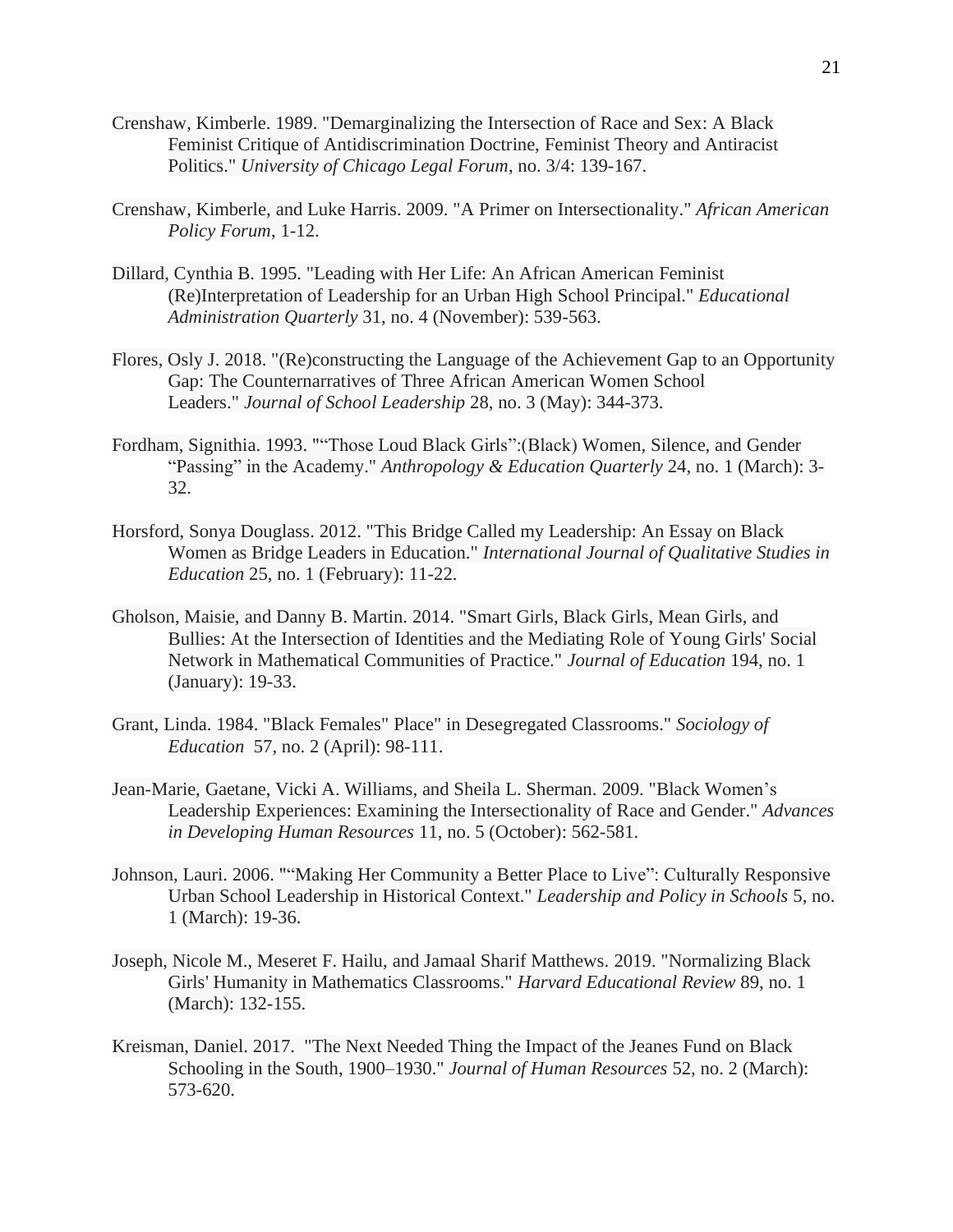- LeCompte, Margaret Diane, Merrill Singer, and Margaret R. Weeks. 1999. *Researcher Roles & Research Partnerships*. Vol. 6. Lanham: Rowman Altamira.
- Lincoln, Yvonna S., and Egon G. Guba. 1985. *Naturalistic Inquiry*. Newbury Park: Sage.
- Loder, Tondra L. 2005a. "Women Administrators Negotiate Work-Family Conflicts in Changing Times: An Intergenerational Perspective." *Educational Administration Quarterly* 41, no. 5 (December): 741-776.
- Loder, Tondra L. 2005b. "African American Women Principals' Reflections on Social Change, Community Othermothering, and Chicago Public School Reform." *Urban Education* 40, no. 3 (May) : 298-320.
- Loder-Jackson, Tondra L., Lois McFadyen Christensen, and Hilton Kelly. 2016. "Unearthing and Bequeathing Black Feminist Legacies of Brown to a New Generation of Women and Girls." *The Journal of Negro Education* 85, no. 3 (Summer): 199-211.
- Milner, H. Richard, and Tyrone C. Howard. 2004. "Black teachers, Black students, Black communities, and Brown: Perspectives and insights from experts." *Journal of Negro Education* 73, no. 3 *(July)*: 285-297.
- Morris, Monique W. 2016. *Pushout: The Criminalization of Black Girls in Schools*. New York: The New Press.
- Morris, Monique W. 2019. *Sing a Rhythm, Dance a Blues: Education for the Liberation of Black and Brown Girls*. New York: The New Press.
- Muhammad, Crystal Gafford, and Adrienne D. Dixson. 2008. "Black Females in High School: A Statistical Educational Profile." *Negro Educational Review* 59, no. 3/4 (October): 163- 180.
- Newcomb, Whitney Sherman, and Arielle Niemeyer. 2015. "African American Women Principals: Heeding the Call to Serve as Conduits for Transforming Urban School Communities." *International Journal of Qualitative Studies in Education* 28, no. 7 (August): 786-799.
- Oakley, Deirdre, Jacob Stowell, and John R. Logan. 2009. "The Impact of Desegregation on Black Teachers in the Metropolis, 1970–2000." *Ethnic and Racial Studies* 32, no. 9 (November): 1576-1598.
- Peters, April. "Elements of Successful Mentoring of a Female School Leader. 2010. "*Leadership and Policy in Schools* 9, no. 1 (February): 108-129.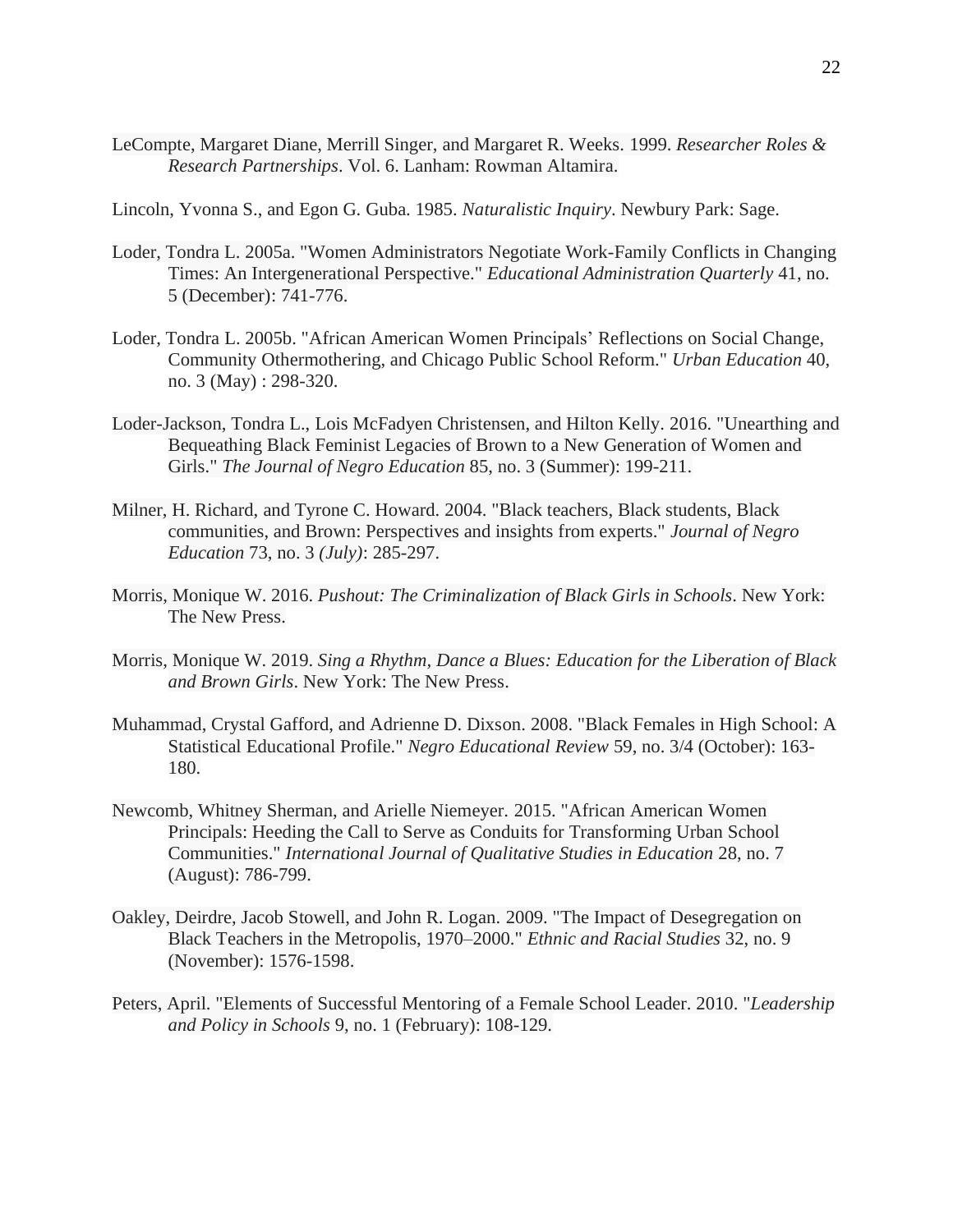- Peters, April L. 2012. "Leading through the Challenge of Change: African-American Women Principals on Small School Reform." *International Journal of Qualitative Studies in Education* 25, no. 1 (February): 23-38.
- Reed, Latish, and Andrea E. Evans. 2008. "'What You See is [Not Always] What You Get!' Dispelling Race and Gender Leadership Assumptions." *International Journal of Qualitative Studies in Education* 21, no. 5 (September): 487-499.
- Shakeshaft, Charol. 1999. "The Struggle to Create a More Gender-Inclusive Profession." *Handbook of Research on Educational Administration* 2: 99-118.

Simons, Helen. 2009. *Case Study Research in Practice*. Thousand Oaks: SAGE Publishing.

- Taie, Soheyla, and Rebecca Goldring. 2017. "Characteristics of Public Elementary and Secondary School Teachers in the United States: Results from the 2015-16 National Teacher and Principal Survey. First Look. NCES 2017-072." *National Center for Education Statistics* .
- Tillman, Linda C. 2004. "(Un)intended consequences? The Impact of the Brown v. Board of Education Decision on the Employment Status of Black Educators." *Education and Urban Society* 36, no. 3 (May): 280-303.
- U.S. Department of Education Office for Civil Rights. 2016. "Civil Rights Data Collection Data Snapshot: School Discipline."
- Watson, Terri N. 2016. ""Talking back": The Perceptions and Experiences of Black Girls Who Attend City High School." *The Journal of Negro Education* 85, no. 3 (Summer): 239- 249.
- Wilson, Camille M. 2015. "Refusing Detroit's Public School Failure: African American Women's Educational Advocacy and Critical Care Versus the Politics of Disposability." *Education Policy Analysis Archives* 23, no. 125 (December): 1-33.
- Witherspoon, Noelle, and Bruce Makoto Arnold. 2010. "Pastoral Care: Notions of Caring and the Black Female Principal." *The Journal of Negro Education* 79, no. 3 (July): 220-232.
- Witherspoon, Noelle, and Roland W. Mitchell. 2009. "Critical Race Theory as Ordinary Theology of African American Principals." *International Journal of Qualitative Studies in Education* 22, no. 6 (November): 655-670.
- Young, Jemimah L., Jamaal R. Young, and Donna Y. Ford. 2017. "Standing in the Gaps: Examining the Effects of Early Gifted Education on Black Girl Achievement in STEM." *Journal of Advanced Academics* 28, no. 4 (November): 290-312.